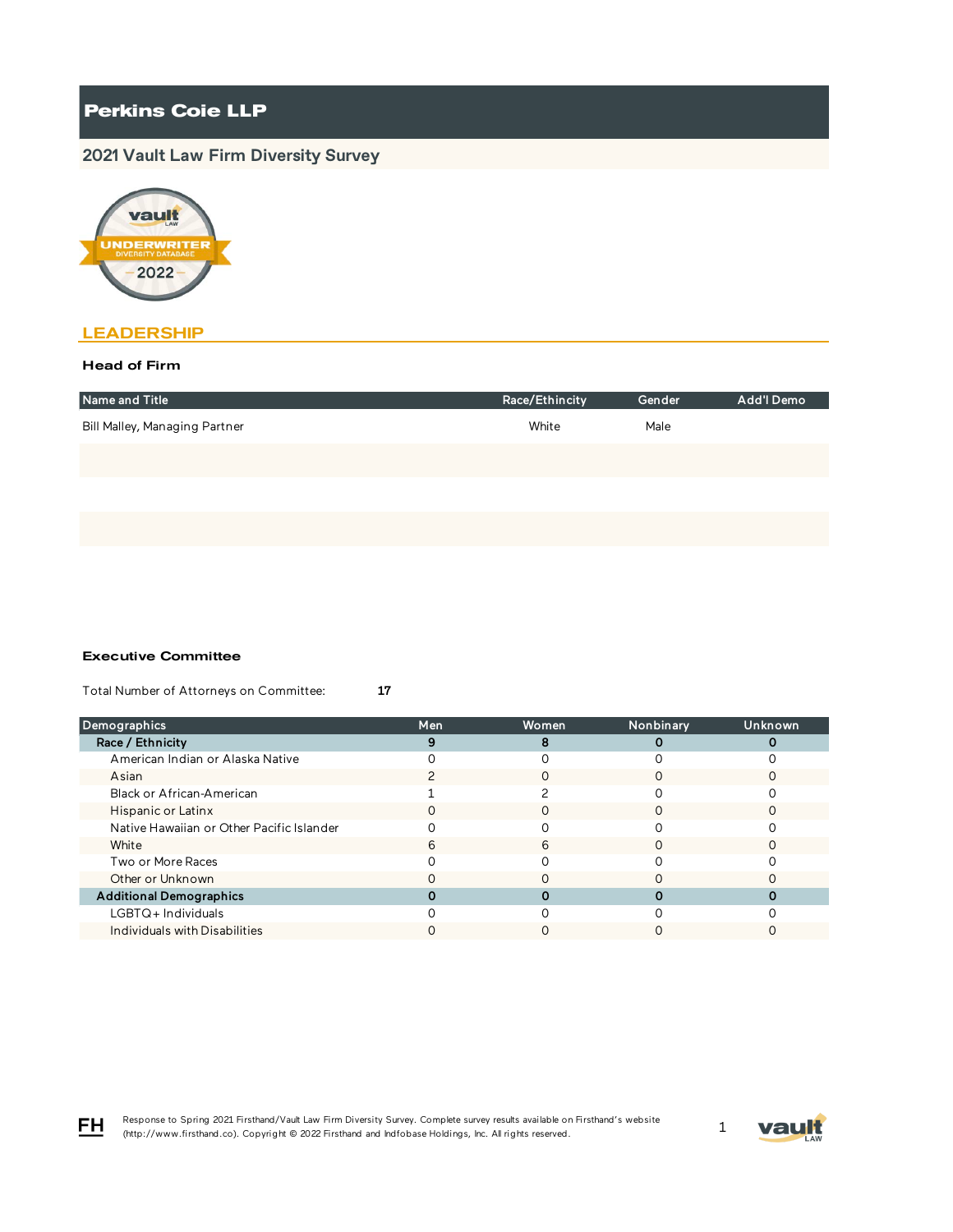# **Perkins Coie LLP**

# **2021 Vault Law Firm Diversity Survey**

#### DEI Professional

Does the firm have a chief diversity officer, director of diversity, or other professional(s) leading the firm's diversity, equity, and inclusion initiatives?

Yes

### Name and Title

Genhi Givings Bailey, Chief Diversity & Inclusion Officer

DEI Committee

Does the firm have a diversity, equity, and inclusion committee or the equivalent? Yes In what year was the committee formed? 2006

Total Number of Attorneys on DEI Committee: 19

| Demographics                              | Men | <b>Women</b> | Nonbinary | Unknown |
|-------------------------------------------|-----|--------------|-----------|---------|
| Race / Ethnicity                          |     | 10           |           |         |
| American Indian or Alaska Native          |     |              |           |         |
| Asian                                     |     |              |           |         |
| Black or African-American                 |     |              |           |         |
| Hispanic or Latinx                        |     |              |           |         |
| Native Hawaiian or Other Pacific Islander |     |              |           |         |
| White                                     |     | h            |           |         |
| Two or More Races                         |     |              |           |         |
| Other or Unknown                          |     |              |           |         |
| <b>Additional Demographics</b>            |     |              |           |         |
| LGBTQ+Individuals                         |     |              |           |         |
| Individuals with Disabilities             |     |              |           |         |

N/A Is the firm women-owned, minority-owned, and/or LGBTQ+-owned?

Does the firm have a non-discrimination policy in the employee handbook or elsewhere in firm materials?

Yes

Response to Spring 2021 Firsthand/Vault Law Firm Diversity Survey. Complete survey results available on Firsthand's website Response to Spring 2021 Firsthand/vault Law Firm Diversity Survey. Complete survey results available on Firsthand s website<br>(http://www.firsthand.co). Copyright © 2022 Firsthand and Indfobase Holdings, Inc. All rights rese



FH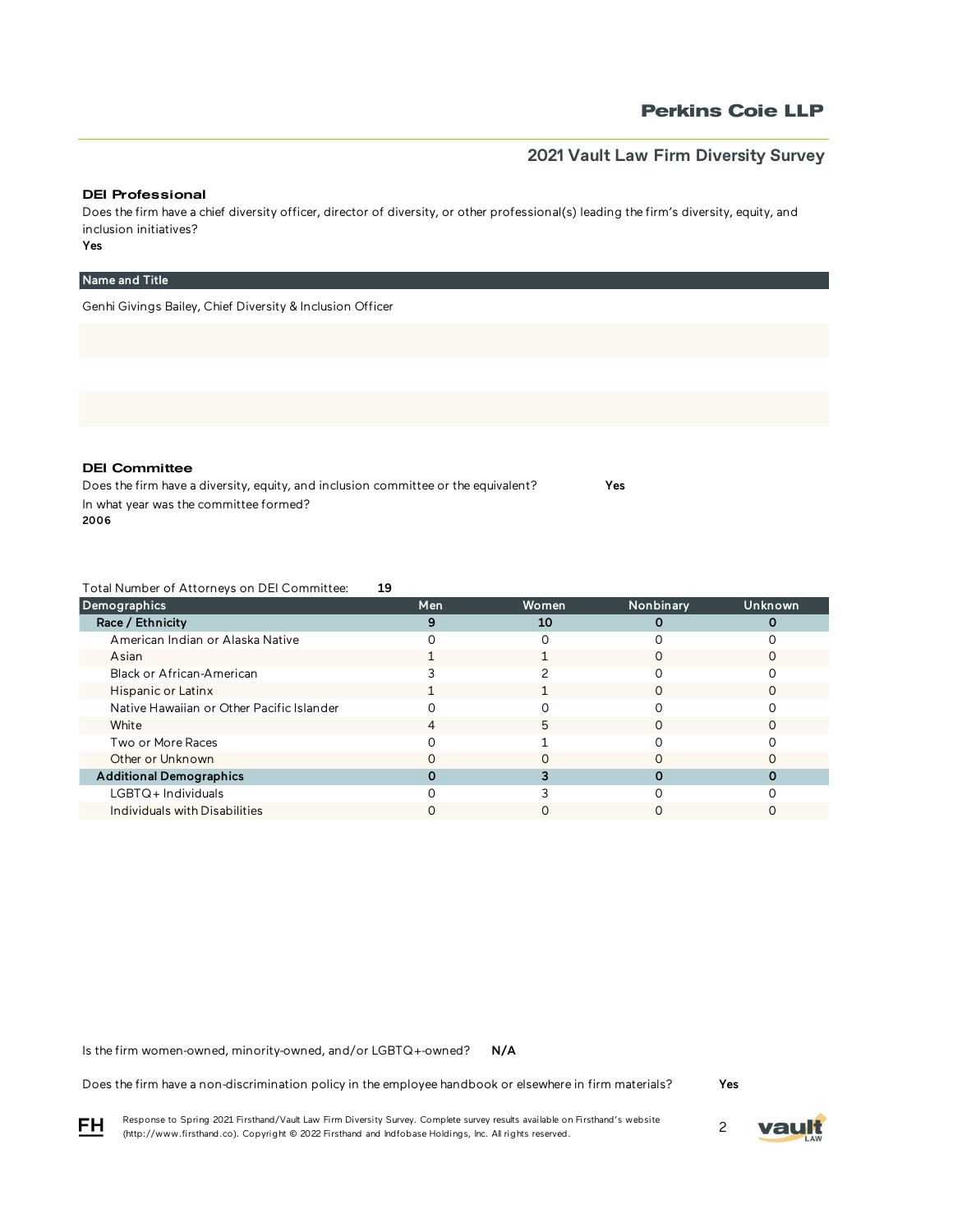# ATTORNEY DEMOGRAPHICS

### Attorney Headcount

1,216 Total attorneys in U.S. offices

1,226 Total attorneys worldwide (including all U.S. and global offices)

#### U.S. Associates

FH

527 Total number of U.S.-based associates

| <b>Demographics</b>                       | Men | Women | Nonbinary | Unknown |
|-------------------------------------------|-----|-------|-----------|---------|
| Race / Ethnicity                          | 261 | 265   |           |         |
| American Indian or Alaska Native          |     |       |           |         |
| Asian                                     | 20  | 56    | ∩         |         |
| Black or African-American                 | 18  | 14    | O         |         |
| Hispanic or Latinx                        | 19  | 18    | $\Omega$  |         |
| Native Hawaiian or Other Pacific Islander |     |       |           |         |
| White                                     | 191 | 167   |           |         |
| Two or More Races                         | 10  | q     |           |         |
| Other or Unknown                          |     |       |           |         |
| <b>Additional Demographics</b>            | 24  | 18    |           |         |
| LGBTQ+Individuals                         | 20  | 14    |           |         |
| Individuals with Disabilities             |     |       |           |         |

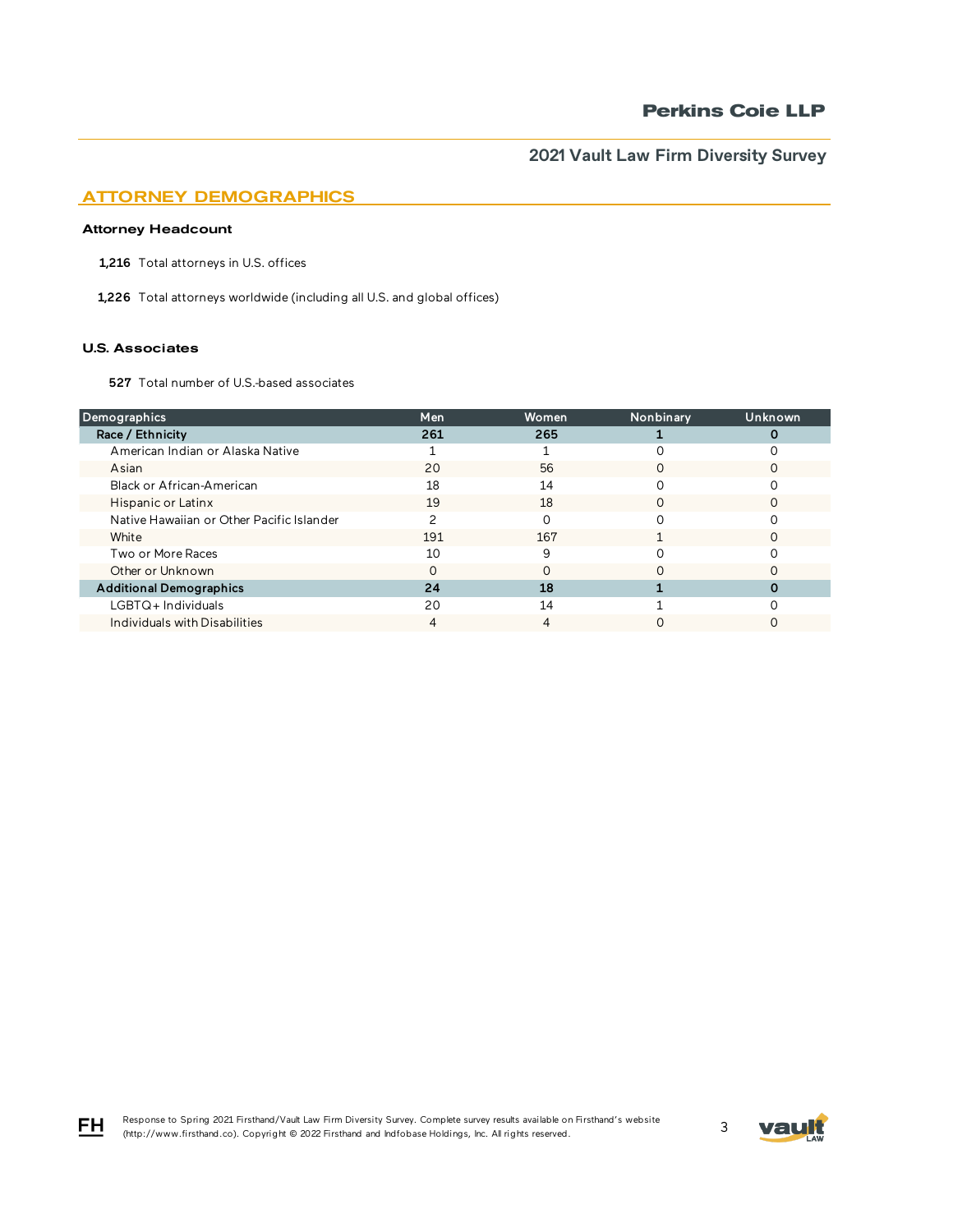## U.S. Equity Partners

**541** Total Equity Partners

| Demographics                              | Men | Women | Nonbinary | Unknown |
|-------------------------------------------|-----|-------|-----------|---------|
| Race / Ethnicity                          | 385 | 155   |           |         |
| American Indian or Alaska Native          |     |       |           |         |
| Asian                                     | 21  | 11    | O         |         |
| Black or African-American                 | 10  |       |           |         |
| Hispanic or Latinx                        | 14  | 5     | $\Omega$  |         |
| Native Hawaiian or Other Pacific Islander |     |       |           |         |
| White                                     | 335 | 128   |           |         |
| Two or More Races                         | г,  |       |           |         |
| Other or Unknown                          |     |       |           |         |
| <b>Additional Demographics</b>            | 21  | 18    |           |         |
| $LGBTQ+$ Individuals                      | n   | 11    |           |         |
| Individuals with Disabilities             | 15  |       |           |         |

### U.S. Non-Equity Partners

0 Total Non-Equity Partners

| Demographics                              | Men | Women | Nonbinary | Unknown |
|-------------------------------------------|-----|-------|-----------|---------|
| Race / Ethnicity                          |     |       |           |         |
| American Indian or Alaska Native          |     |       |           |         |
| Asian                                     |     |       |           |         |
| Black or African-American                 |     |       |           |         |
| Hispanic or Latinx                        |     |       |           |         |
| Native Hawaiian or Other Pacific Islander |     |       |           |         |
| White                                     |     | ∩     | ∩         |         |
| Two or More Races                         |     |       |           |         |
| Other or Unknown                          |     |       |           |         |
| <b>Additional Demographics</b>            |     |       |           |         |
| LGBTQ+Individuals                         |     |       |           |         |
| Individuals with Disabilities             |     |       |           |         |

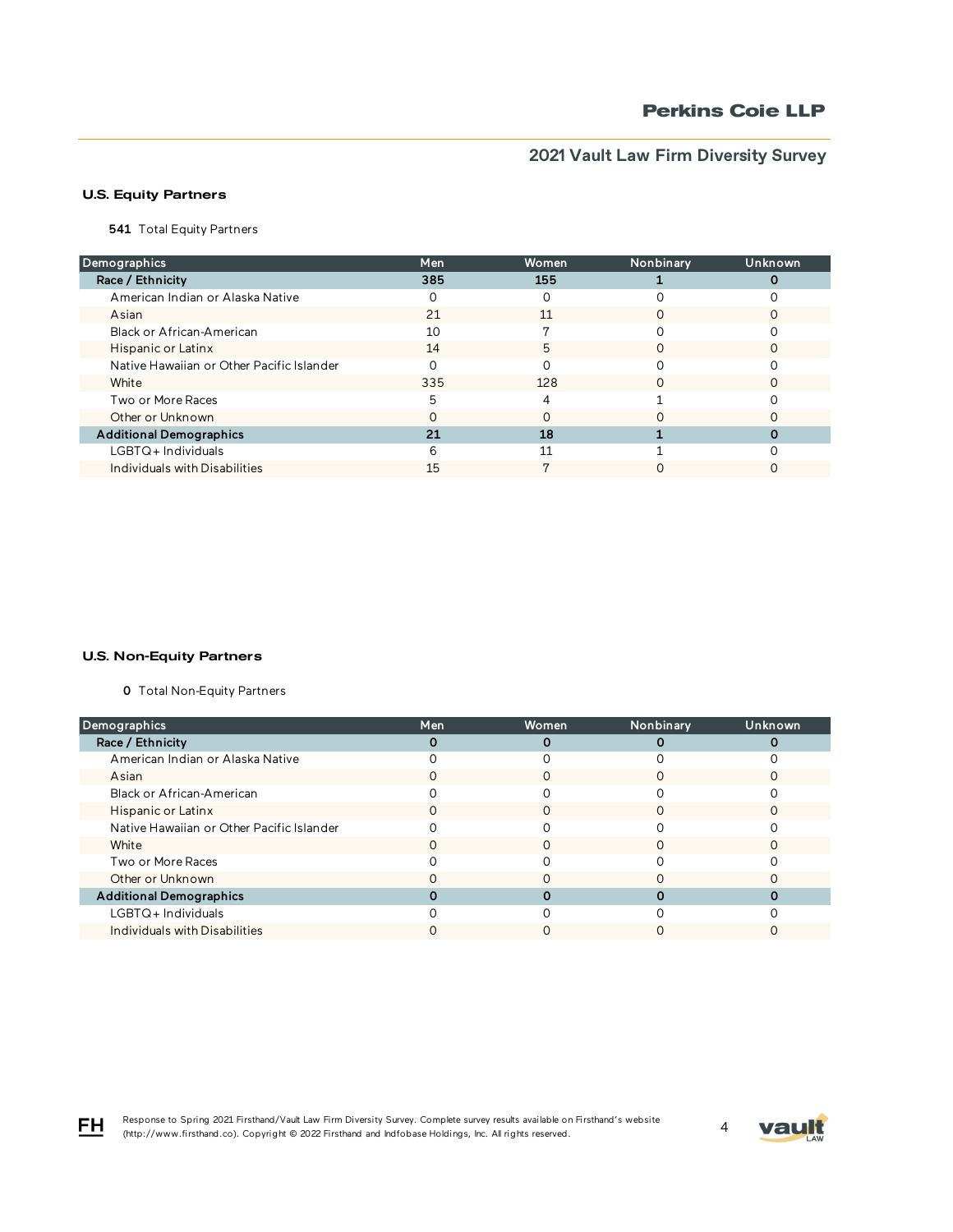# U.S. Counsel / Of Counsel

122 Total Counsel / Of Counsel

| Demographics                              | Men | Women | Nonbinary | Unknown |
|-------------------------------------------|-----|-------|-----------|---------|
| Race / Ethnicity                          | 84  | 38    |           |         |
| American Indian or Alaska Native          |     |       |           |         |
| Asian                                     |     |       |           |         |
| Black or African-American                 |     |       |           |         |
| Hispanic or Latinx                        | 5   |       |           |         |
| Native Hawaiian or Other Pacific Islander |     |       |           |         |
| White                                     | 69  | 34    |           |         |
| Two or More Races                         |     |       |           |         |
| Other or Unknown                          |     |       |           |         |
| <b>Additional Demographics</b>            |     |       |           |         |
| LGBTQ+Individuals                         |     |       |           |         |
| Individuals with Disabilities             |     |       |           |         |

#### U.S. Non-Partner-Track Attorneys

26 Total Non-Partner-Track Attorneys

| Demographics                              | Men | Women | Nonbinary | Unknown |
|-------------------------------------------|-----|-------|-----------|---------|
| Race / Ethnicity                          |     | 17    |           |         |
| American Indian or Alaska Native          |     |       |           |         |
| Asian                                     |     | 5     |           |         |
| Black or African-American                 |     |       |           |         |
| Hispanic or Latinx                        |     |       |           |         |
| Native Hawaiian or Other Pacific Islander |     |       |           |         |
| White                                     | 6   |       | ∩         |         |
| Two or More Races                         |     |       |           |         |
| Other or Unknown                          |     |       |           |         |
| <b>Additional Demographics</b>            |     |       |           |         |
| $LGBTQ+$ Individuals                      |     |       |           |         |
| Individuals with Disabilities             |     |       |           |         |

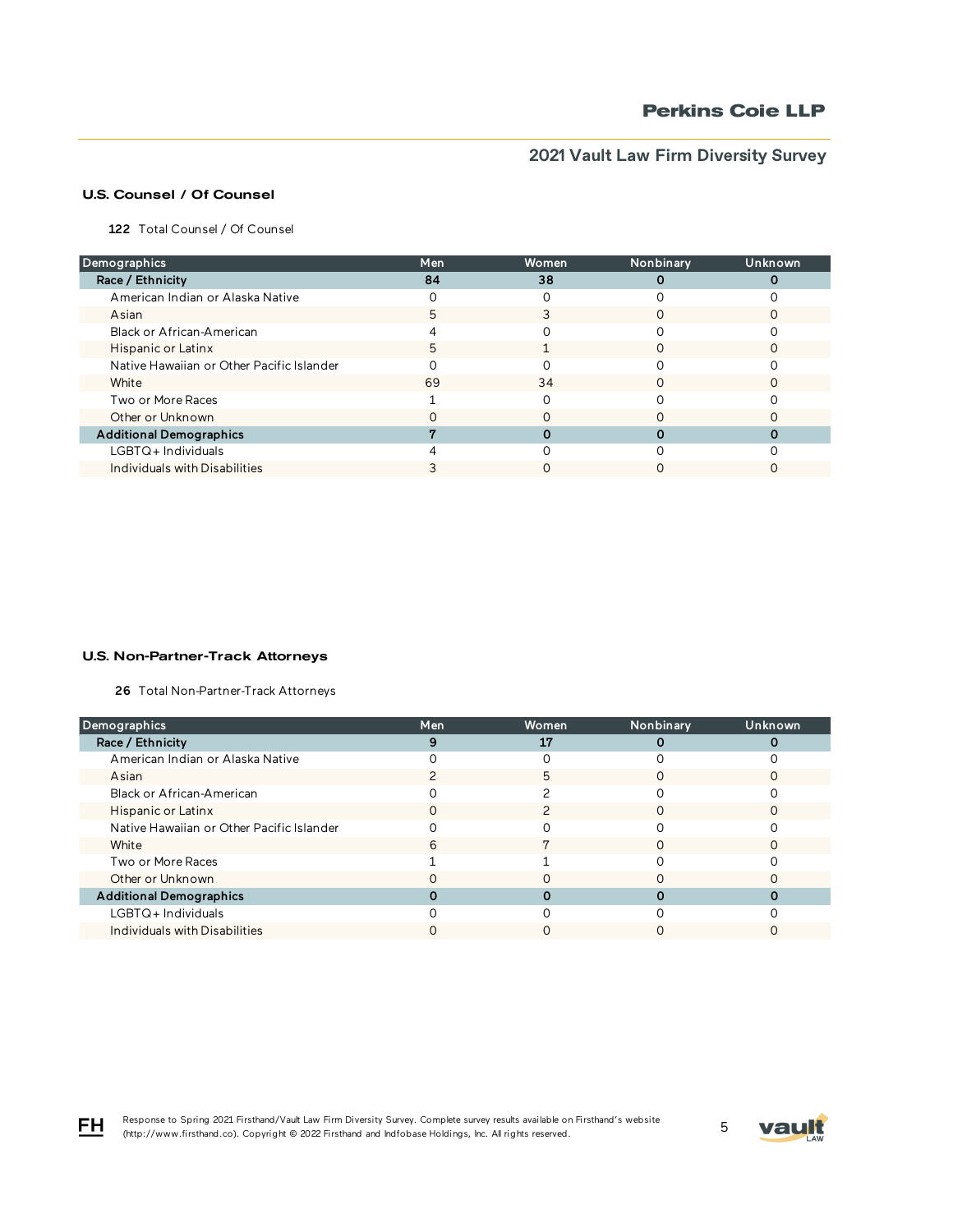# **Perkins Coie LLP**

# **2021 Vault Law Firm Diversity Survey**

## U.S. Law Clerks

7 Total Law Clerks

| Demographics                              | Men              | Women | Nonbinary | Unknown |
|-------------------------------------------|------------------|-------|-----------|---------|
| Race / Ethnicity                          |                  |       |           |         |
| American Indian or Alaska Native          |                  |       |           |         |
| Asian                                     |                  |       |           |         |
| Black or African-American                 |                  |       |           |         |
| Hispanic or Latinx                        | $\left( \right)$ |       |           |         |
| Native Hawaiian or Other Pacific Islander |                  |       |           |         |
| White                                     |                  |       |           |         |
| Two or More Races                         |                  |       |           |         |
| Other or Unknown                          |                  |       |           |         |
| <b>Additional Demographics</b>            |                  |       |           |         |
| $LGBTQ+$ Individuals                      |                  |       |           |         |
| Individuals with Disabilities             |                  |       |           |         |

#### U.S. Office Managing Partners

17 Total U.S. Office Managing Partners

| Demographics                              | Men | Women | Nonbinary | Unknown |
|-------------------------------------------|-----|-------|-----------|---------|
| Race / Ethnicity                          |     | 6     |           |         |
| American Indian or Alaska Native          |     |       |           |         |
| Asian                                     |     |       |           |         |
| Black or African-American                 |     |       |           |         |
| Hispanic or Latinx                        |     |       |           |         |
| Native Hawaiian or Other Pacific Islander |     |       |           |         |
| White                                     |     | 5     | ∩         |         |
| Two or More Races                         |     |       |           |         |
| Other or Unknown                          |     |       |           |         |
| <b>Additional Demographics</b>            |     |       |           |         |
| $LGBTQ+$ Individuals                      |     |       |           |         |
| Individuals with Disabilities             |     |       |           |         |

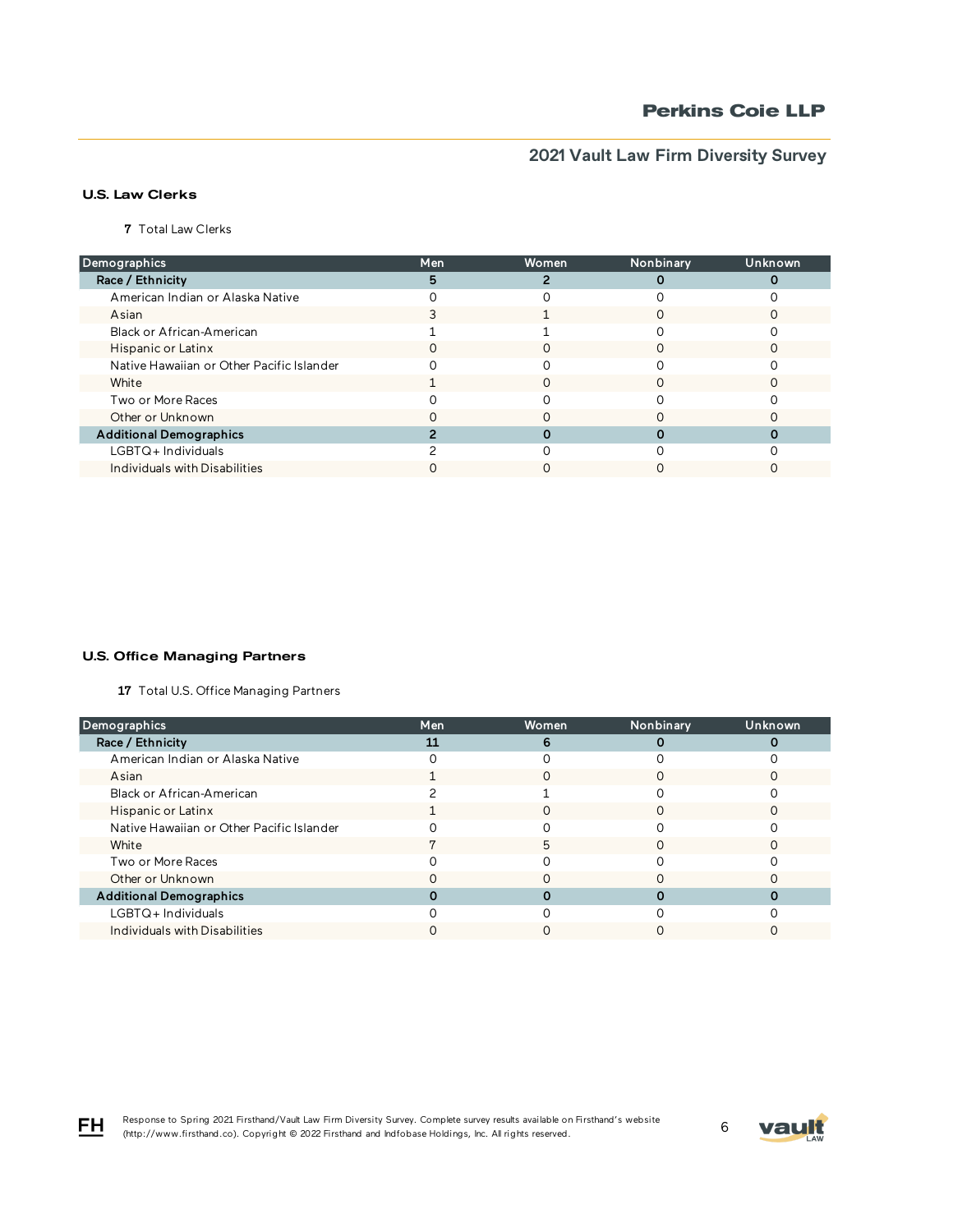### U.S. Hiring Committee

17 Total U.S. Hiring Committee Attorneys

| Demographics                              | Men | Women | Nonbinary | Unknown |
|-------------------------------------------|-----|-------|-----------|---------|
| Race / Ethnicity                          |     | 10    |           |         |
| American Indian or Alaska Native          |     |       |           |         |
| Asian                                     | O   |       |           |         |
| Black or African-American                 |     |       |           |         |
| Hispanic or Latinx                        |     |       |           |         |
| Native Hawaiian or Other Pacific Islander |     |       |           |         |
| White                                     |     |       |           |         |
| Two or More Races                         |     |       |           |         |
| Other or Unknown                          |     |       |           |         |
| <b>Additional Demographics</b>            |     |       |           |         |
| LGBTQ+Individuals                         |     |       |           |         |
| Individuals with Disabilities             |     |       |           |         |

# FORMAL PROCESSES AND GOALS

#### **Metrics**

Does the firm provide a formal means for attorneys to voluntarily disclose any of the following?

- Yes Racial/ethnic identity
- Yes Gender identity and gender expression
- Yes Sexual orientation
- Yes Disability

#### **Measurement**

Has the firm set formal, measurable targets for increasing diversity in recruitment, retention, promotion, and/or leadership? Yes If yes, describe the firm's targets:

In 2017, the firm implemented the Perkins Rule in order to increase the diversity of the candidate pool for lateral *hiring opportunities. Modeled after the National Football League's "Rooney Rule," the Perkins Rule requires that the firm seek to interview at least one diverse candidate for lateral associate, counsel, senior counsel or partner positions that are part of a proactive search process. The Perkins Rule requires that when (i) a search has been authorized for a lateral associate or counsel, or (ii) it has been determined that there is a need for a senior counsel or partner, then every proactive search process must include a formal effort to include diverse attorneys in the candidate pool and to interview at least one diverse candidate. If the firm is unable to identify diverse candidates with the requisite experience for a specific need, the Perkins Rule directs practice group leaders and sponsors responsible for the search to explore opportunities to develop a pipeline of possible future candidates. In 2020, the firm complied with the Perkins Rule in approximately 77% of our lateral hiring*



FH.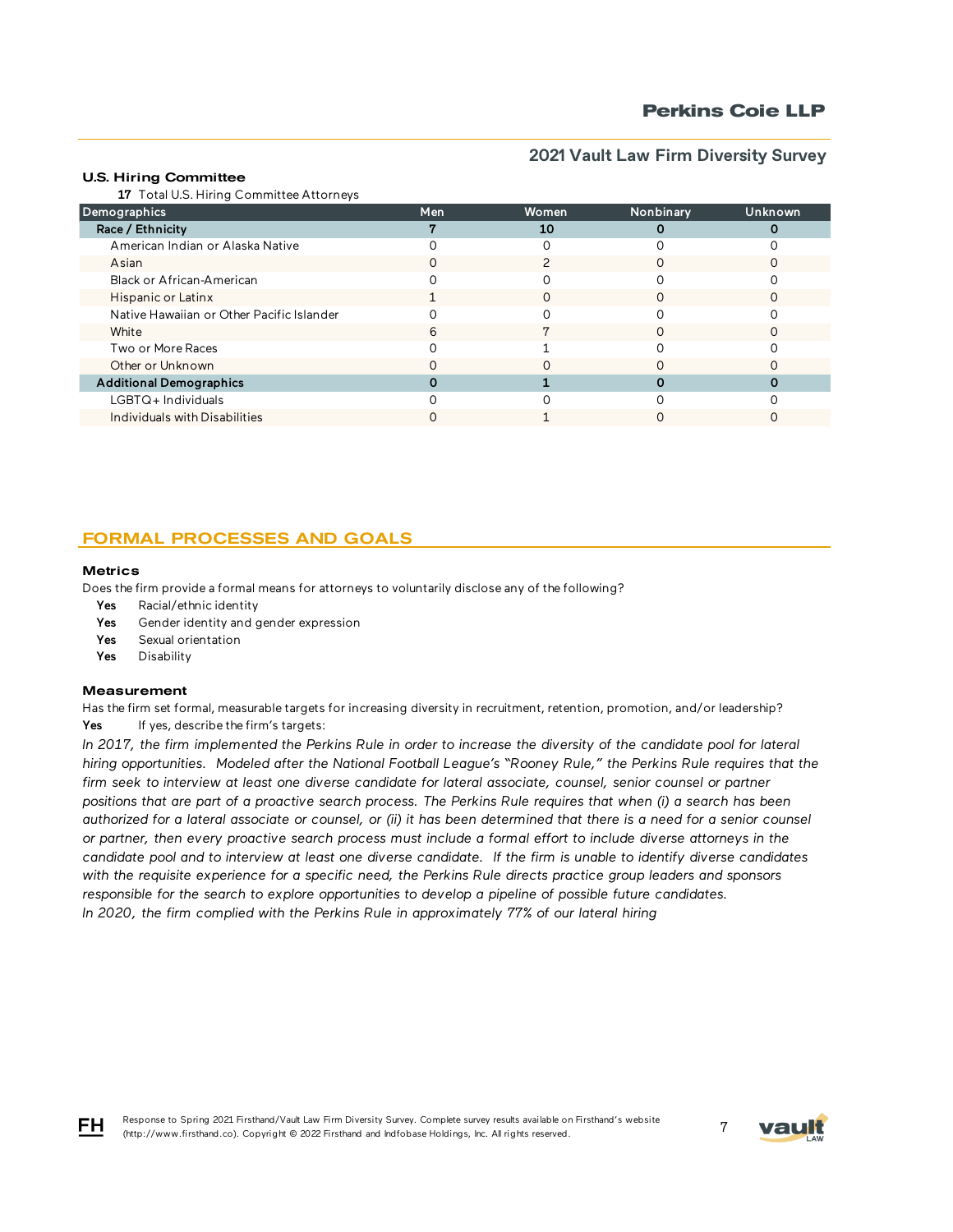### Accountability

Has the firm set formal, measurable targets for increasing diversity in recruitment, retention, promotion, and/or leadership? Yes

If yes, explain how the firm holds partners accountable for DEI achievements?

*The Partner Compensation Committee takes into consideration the full scope of each partner's contributions, including "objective" factors such as billing hours and originating, leading, or supervising matters and clients, and "subjective" contributions such as the betterment of the firm and its strategic goals. One of the most significant of*  these is the firm's efforts toward diversity and inclusion. The firm rewards D&I efforts during the compensation *process and is continuously improving how we recognize and reward such efforts. In 2020, we worked with the*  Partner Compensation Committee to include even greater clarity about D&I expectations and responsibilities in the *partner compensation process and introduced expanded diversity metrics into the annual leadership performance survey.*



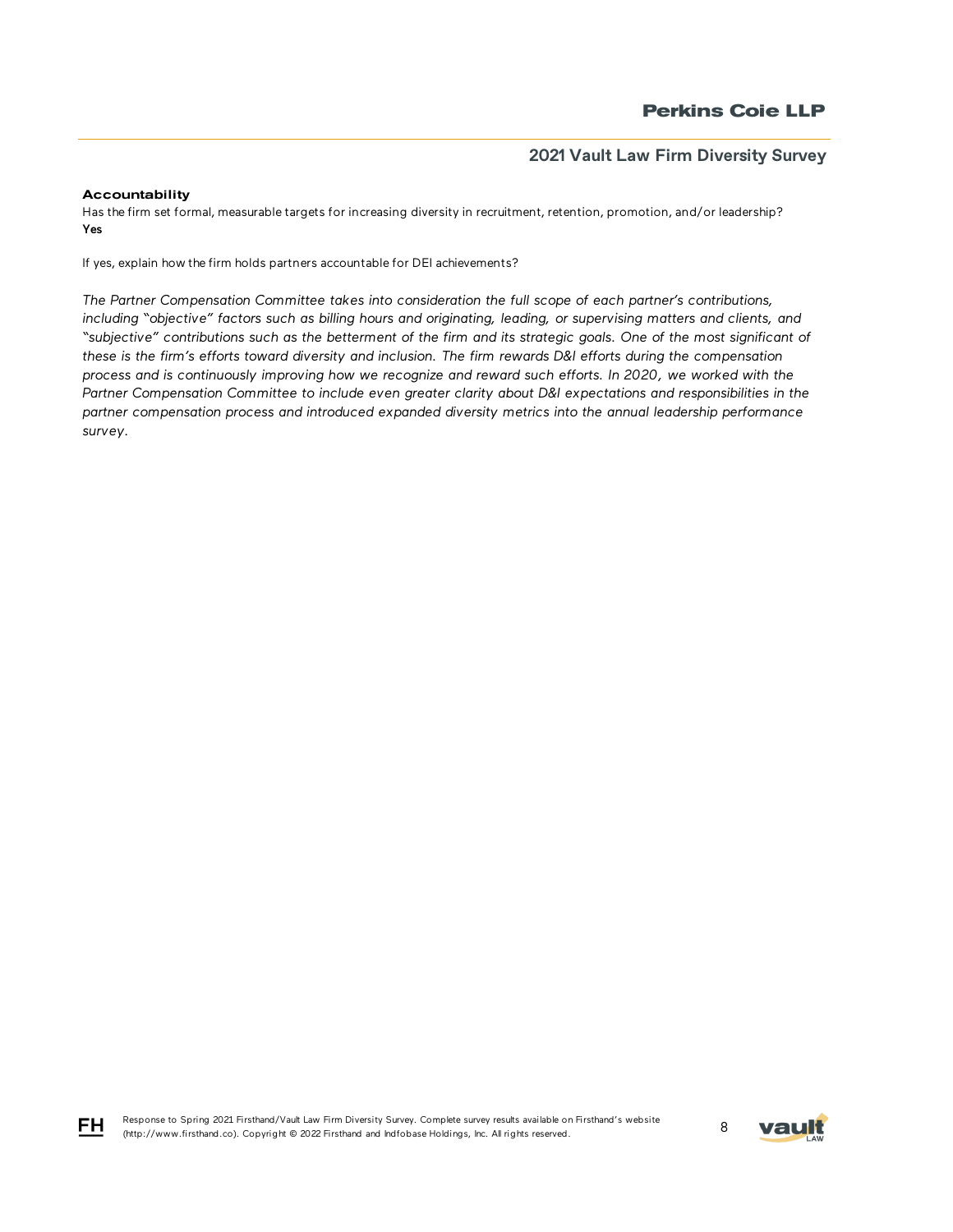### DEI Training

Which of the following steps has the firm undertaken to bolster diversity, equity, and inclusion awareness among attorneys and staff'

- Yes Provides annual DEI training that addresses implicit bias for all attorneys
- Yes Provides annual DEI training that addresses implicit bias for all attorneys and staff
- Yes Provides DEI training specifically for firm leadership/managers/department chairs
- No Includes DEI training in on-boarding process for new associates and/or summer associates
- No Retained a DEI consultant to conduct a

If applicable, descibe any other initiatives taken:



$$
\mathsf{F}\mathsf{H}
$$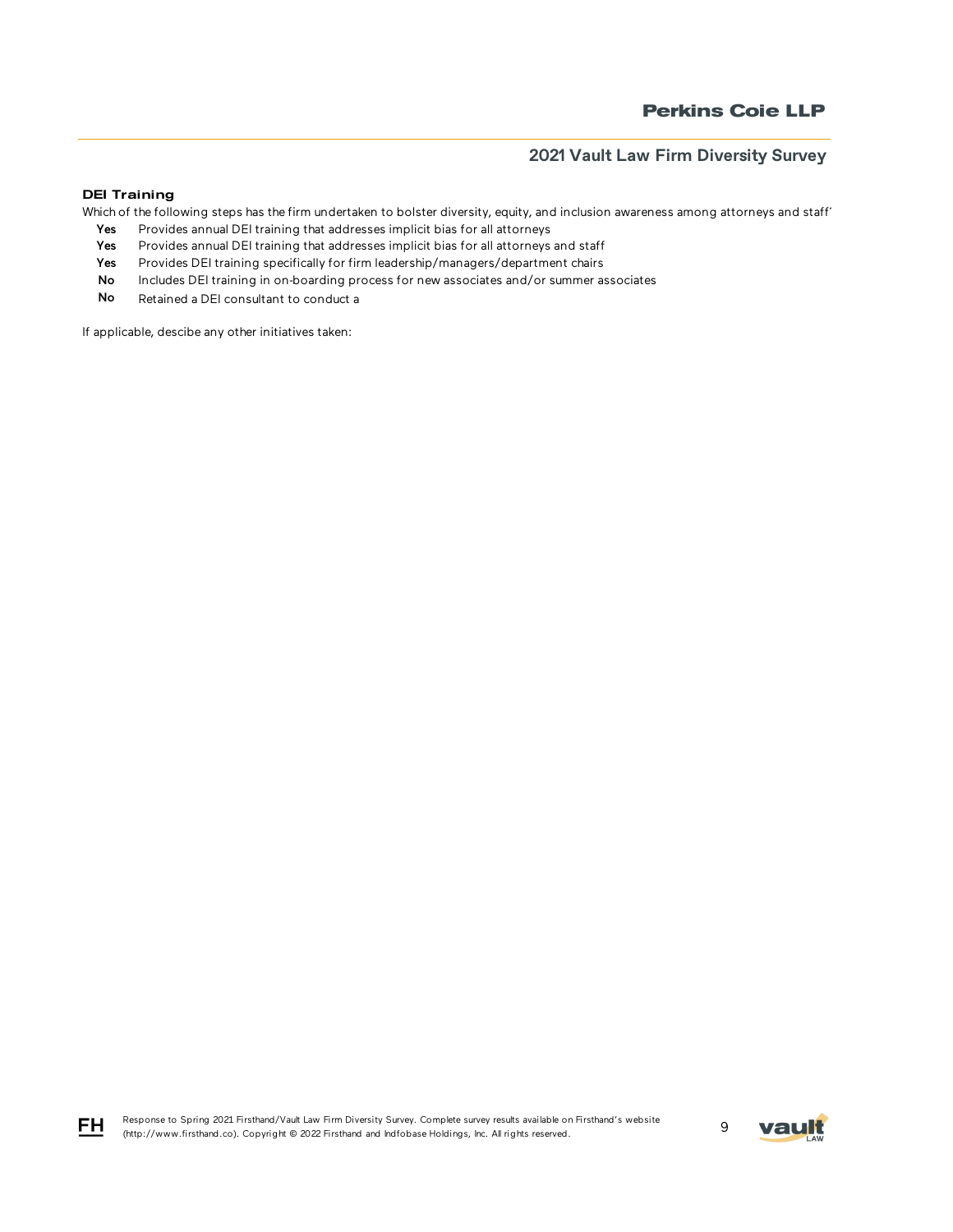# RECRUITMENT AND HIRING

### **HBCUs**

Does the firm recruit at law schools of Historically Black Colleges and Universities (HBCUs)? Yes

If yes, which HBCUs does the firm hire from? *Howard University*

### Law Schools

Does the firm recruit at any other law schools specifically for diversity purposes, such as institutions with significant populations of students of color? (Note that we are looking for intentional recruiting efforts to broaden the pool of applicants and extend more opportunities to diverse students.)

#### Yes

If yes, which law schools does the firm recruit at specifically for diversity purposes? *Wash U (St. Louis); Univ of Florida*





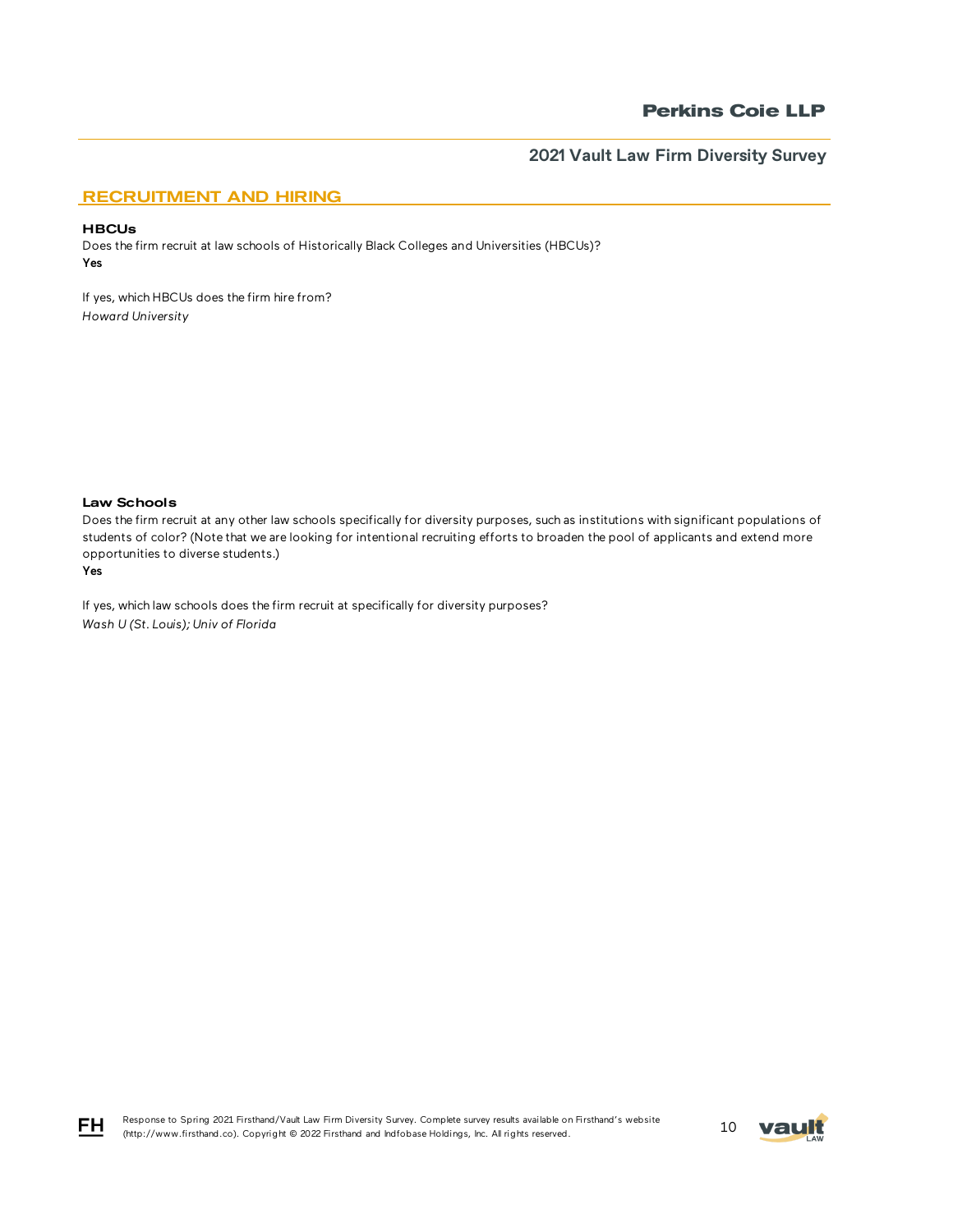Number awarded in 2020

### **Scholarships**

Does the firm offer scholarships, internships, or fellowships to diverse law students? Yes If yes, provide the following:

Description, opportunities available, and link

**Scholarships**  *Link:* 

Internships

 *Link:* 

## Fellowships

*Perkins Coie offers diversity fellowships to law students in our summer program Link: 21https://www.perkinscoie.com/en/about-us/careers/summer-program/1lopportunities.html*



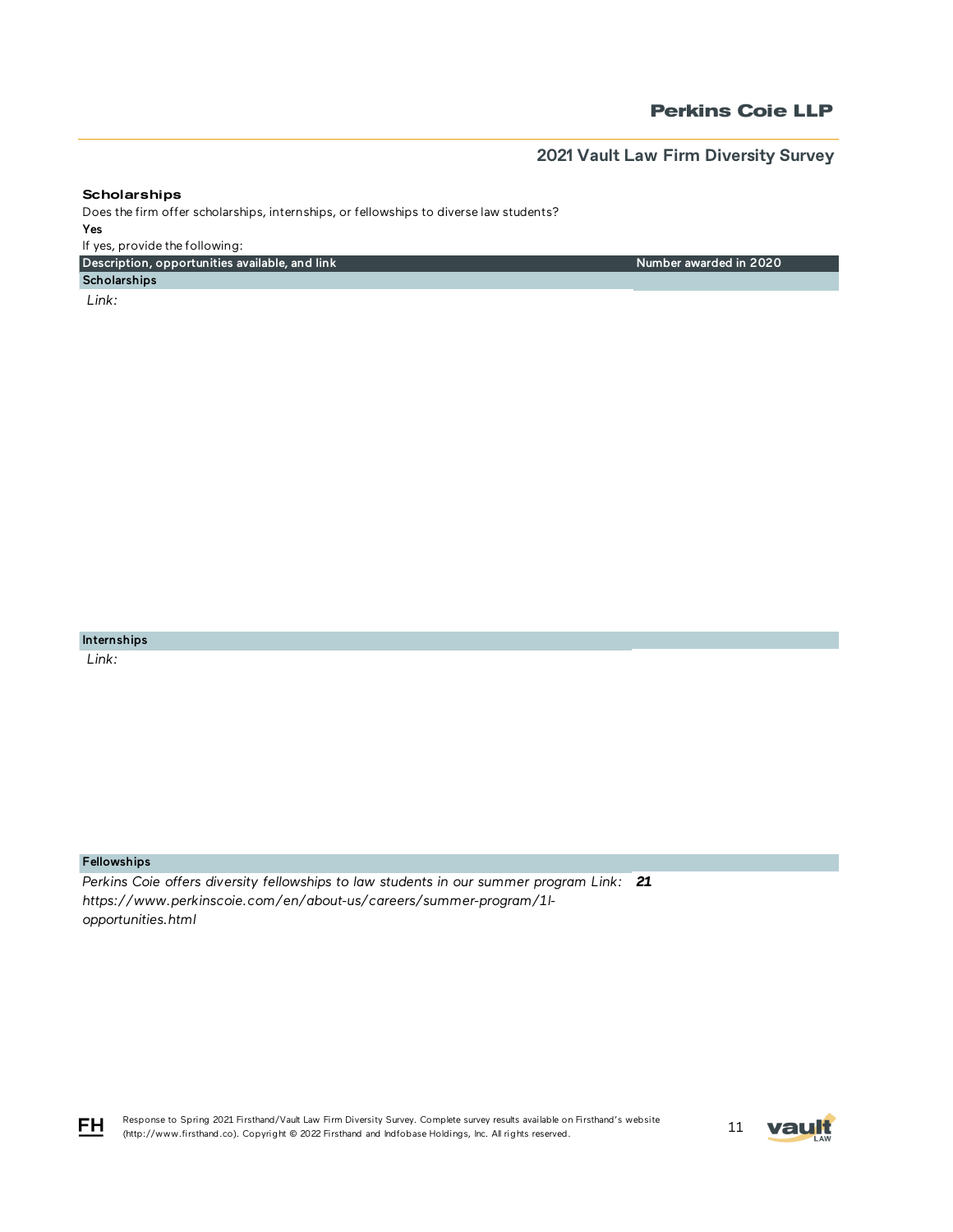#### Career Fairs

Does the firm participate in legal diversity career fairs? Yes

If yes, list the diversity career fairs in which the firm participates

*Bay Area Diversity Fair; Cook County Minority Job Fair; NBLSA, Lavender Law; Sunbelt Diversity Recruitment Program* 

### Combating Implicit Bias

FH

What steps has the firm taken to combat implicit bias in recruiting (e.g., interview training, behavioral interview questions, blind resume review, etc.)?

*Perkins Coie engages a diversity consultant to present a training on combating implicit bias in interviews and assessments. We provide both live and on-demand content to support those who interview our candidates. All interviewers are also trained to use behavioral interview questions to further reduce and avoid bias.*

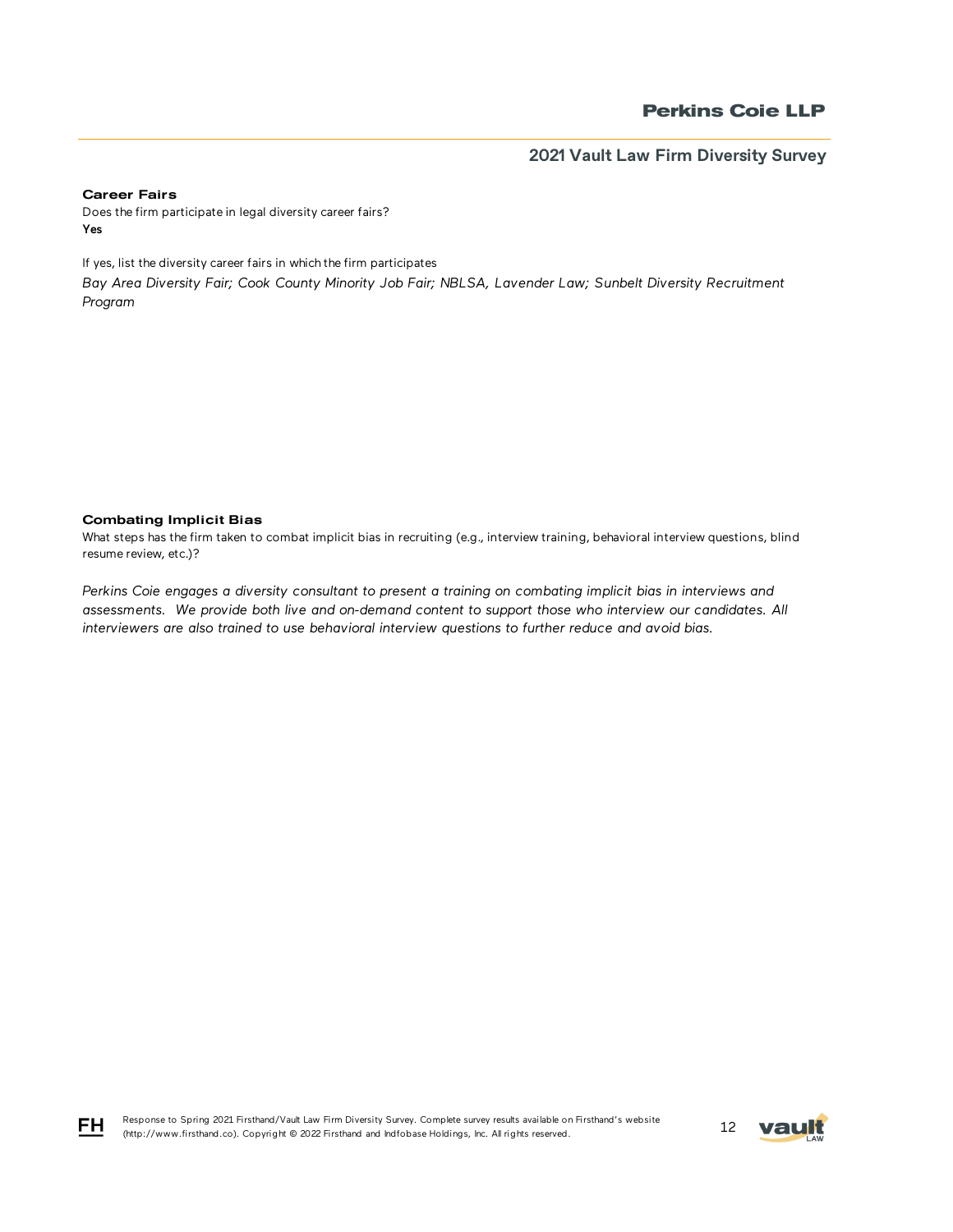#### Summer Associates

In what ways does the firm support diverse summer associates (e.g., mentoring, training, events, etc.)?

*All summer associates are assigned personal mentors who guide them through their summer. Before joining the firm, we ask all summer associates to identify which resource groups interest them. Summer associates are invited to participate in resource group and local D&I committee activities throughout the summer. In addition, all diversity fellows receive individualized writing training provided by an outside consultant.*



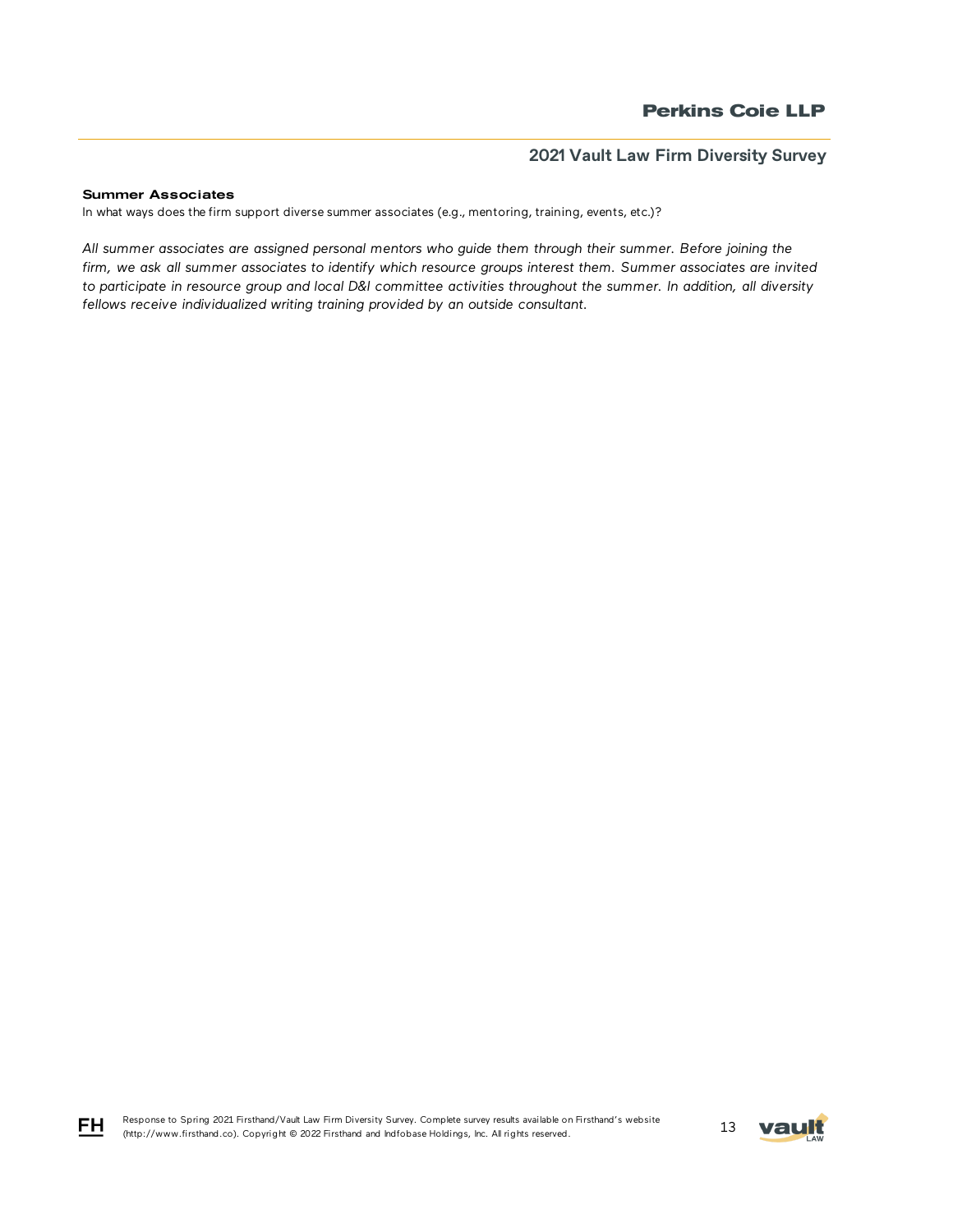## 1L Summer Associates

Does the firm hire 1L summer associates? Yes

32 Total 1L summer associates at the firm in 2020

| Demographics                              | Men | <b>Women</b> | Nonbinary | Unknown |
|-------------------------------------------|-----|--------------|-----------|---------|
| Race / Ethnicity                          | 13  | 18           |           |         |
| American Indian or Alaska Native          |     |              |           |         |
| Asian                                     | 5   | 6            |           |         |
| Black or African-American                 |     | 6            |           |         |
| Hispanic or Latinx                        |     |              | ∩         |         |
| Native Hawaiian or Other Pacific Islander |     |              |           |         |
| White                                     |     |              |           |         |
| Two or More Races                         |     |              |           |         |
| Other or Unknown                          |     |              |           |         |
| <b>Additional Demographics</b>            |     |              |           |         |
| $LGBTQ+$ Individuals                      |     |              |           |         |
| Individuals with Disabilities             |     |              |           |         |

*We do not collect disability information for the summer associate class.*

### Diversity Program Participants

If applicable, how many of the law students who participated in the firm's 1L summer associate program in 2020 were hired through the firm's diversity scholarship/internship/fellowship program?

*21*





FH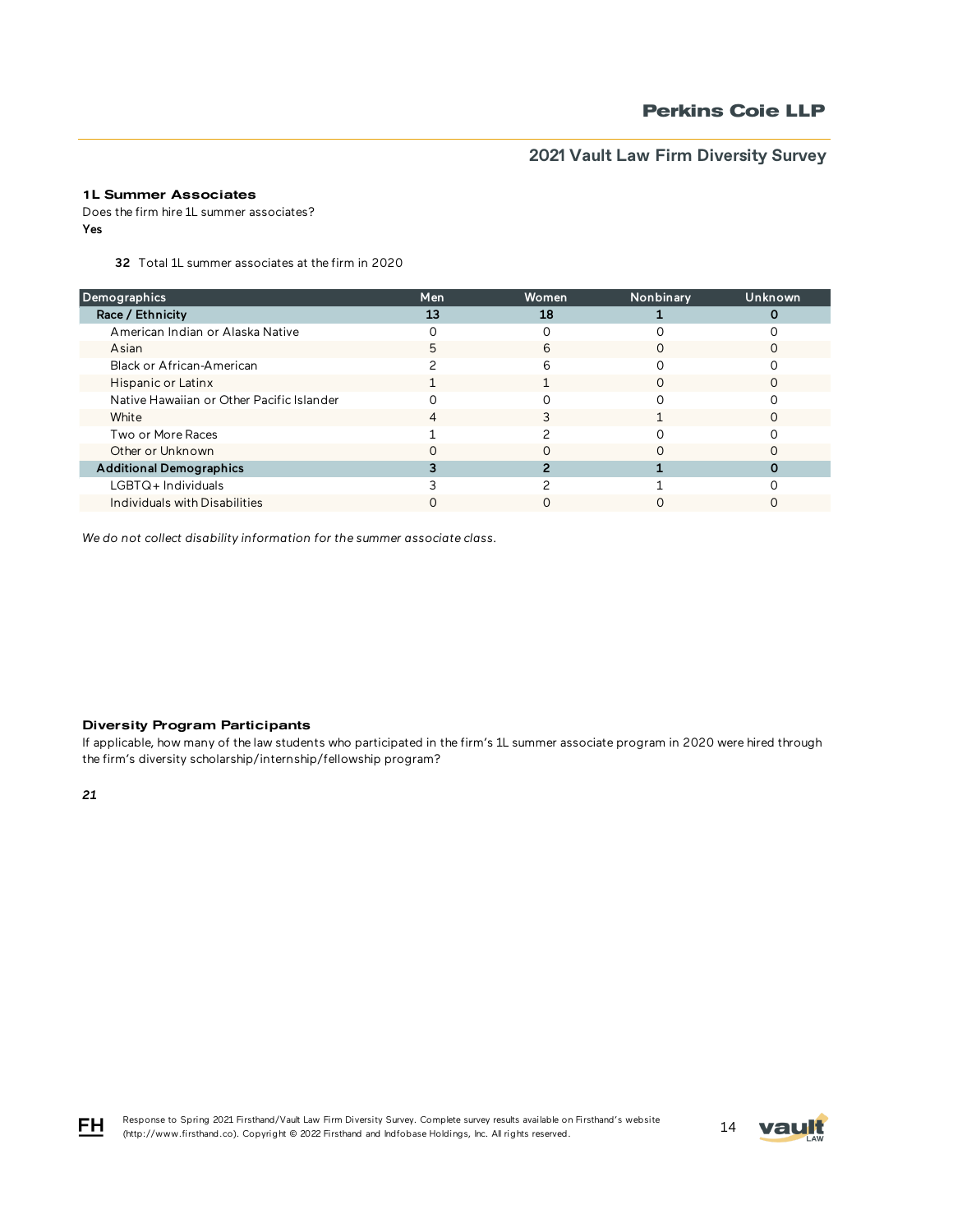# **Perkins Coie LLP**

# **2021 Vault Law Firm Diversity Survey**

## 2L Summer Associates

Did the firm hold a 2L summer program in 2020? Yes

62 Total 2L Summer Associates at the Firm in 2020

| Demographics                              | Men | <b>Women</b> | Nonbinary | Unknown |
|-------------------------------------------|-----|--------------|-----------|---------|
| Race / Ethnicity                          | 26  | 36           |           |         |
| American Indian or Alaska Native          |     |              |           |         |
| Asian                                     |     | 9            |           |         |
| Black or African-American                 |     | 4            |           |         |
| Hispanic or Latinx                        |     |              |           |         |
| Native Hawaiian or Other Pacific Islander |     |              |           |         |
| White                                     | 13  | 20           |           |         |
| Two or More Races                         |     |              |           |         |
| Other or Unknown                          |     |              |           |         |
| <b>Additional Demographics</b>            |     |              |           |         |
| LGBTQ+Individuals                         |     |              |           |         |
| Individuals with Disabilities             |     |              |           |         |

# 2L Summer Associates Who Received Offers

60 Total 2L Summer Associates Received Offers

| Demographics                              | Men | Women | Nonbinary | Unknown, |
|-------------------------------------------|-----|-------|-----------|----------|
| Race / Ethnicity                          | 25  | 35    |           |          |
| American Indian or Alaska Native          |     |       |           |          |
| Asian                                     |     | 9     |           |          |
| Black or African-American                 |     |       |           |          |
| Hispanic or Latinx                        | 5   |       | ∩         |          |
| Native Hawaiian or Other Pacific Islander |     |       |           |          |
| White                                     | 12  | 19    |           |          |
| Two or More Races                         |     |       |           |          |
| Other or Unknown                          |     |       |           |          |
| <b>Additional Demographics</b>            |     |       |           |          |
| LGBTQ+Individuals                         |     |       |           |          |
| Individuals with Disabilities             |     |       |           |          |

### 2L Summer Associates Who Accepted Offers

54 Total 2L Summer Associates Received Offers

| Demographics                              | Men | Women | Nonbinary | Unknown |
|-------------------------------------------|-----|-------|-----------|---------|
|                                           |     |       |           |         |
| Race / Ethnicity                          | 20  | 34    |           |         |
| American Indian or Alaska Native          |     |       |           |         |
| Asian                                     |     |       |           |         |
| Black or African-American                 |     |       |           |         |
| Hispanic or Latinx                        |     |       |           |         |
| Native Hawaiian or Other Pacific Islander |     |       |           |         |
| White                                     | 11  | 19    | ∩         |         |
| Two or More Races                         |     |       |           |         |
| Other or Unknown                          |     |       |           |         |
| <b>Additional Demographics</b>            |     |       |           |         |
| $LGBTQ+$ Individuals                      |     |       |           |         |
| Individuals with Disabilities             |     |       |           |         |

*We do not collect disability information for the summer associate class.*

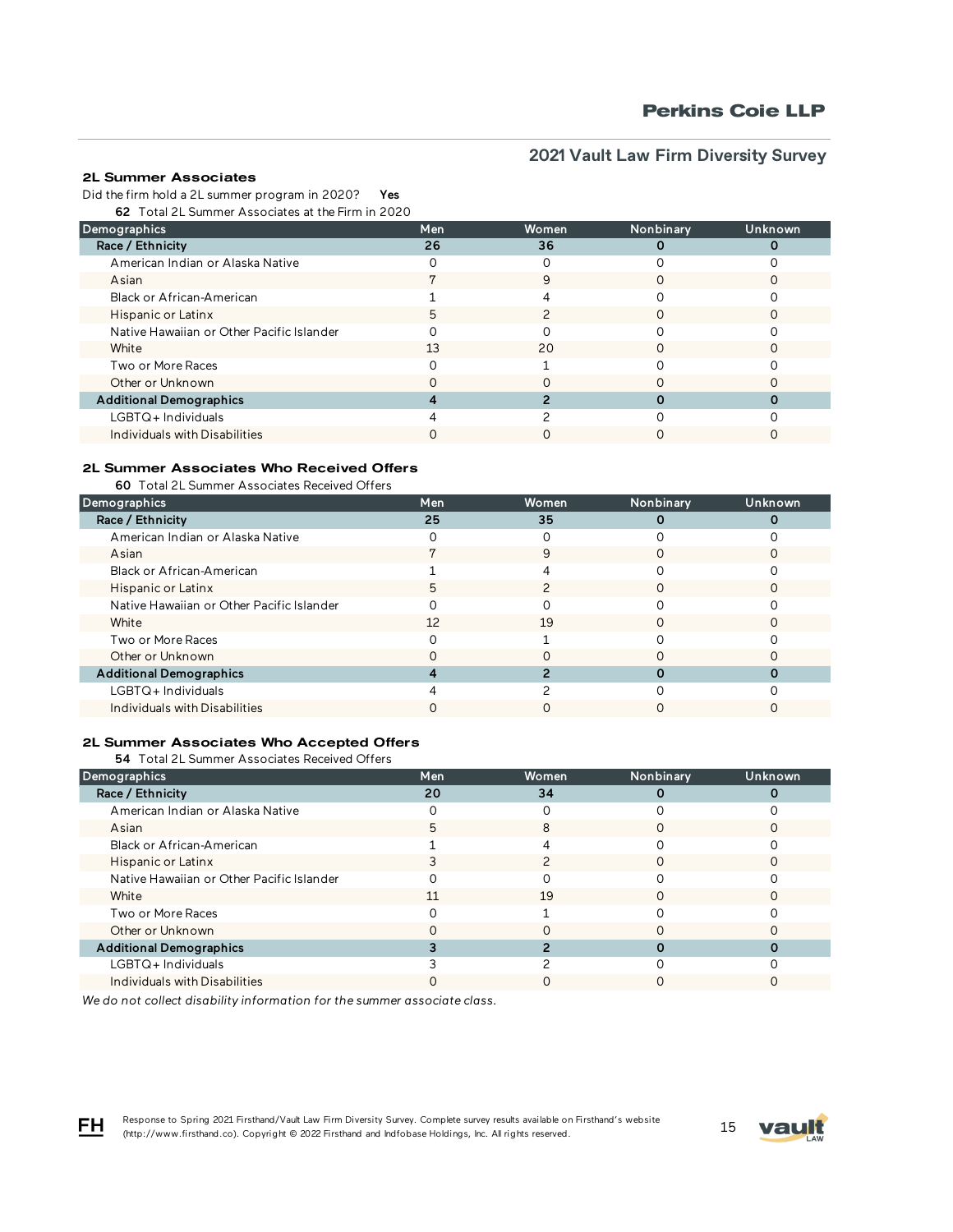### Diversity Program Participants

How many of the law students who participated in the firm's 2L summer associate program in 2020 were hired through the firm's diversity scholarship/internship/fellowship program?

*9*

## New Attorneys Hired

131 Total 2L Summer Associates Received Offers

| Demographics                              | Men | Women | Nonbinary | Unknown |
|-------------------------------------------|-----|-------|-----------|---------|
| Race / Ethnicity                          | 63  | 68    |           |         |
| American Indian or Alaska Native          |     |       |           |         |
| Asian                                     |     | 17    |           |         |
| Black or African-American                 | 9   |       |           |         |
| Hispanic or Latinx                        |     | 4     | ∩         |         |
| Native Hawaiian or Other Pacific Islander |     |       |           |         |
| White                                     | 40  | 41    |           |         |
| Two or More Races                         |     |       |           |         |
| Other or Unknown                          |     |       |           |         |
| <b>Additional Demographics</b>            |     |       |           |         |
| $LGBTQ+$ Individuals                      |     |       |           |         |
| Individuals with Disabilities             |     |       |           |         |

#### Mandatory Arbitration

No Does the firm require associates to agree to mandatory arbitration as a condition of employment?

N/A Does the requirement also apply to summer associates?

If yes to mandatory arbitration, elaborate ot mandatory arbitration provisions:



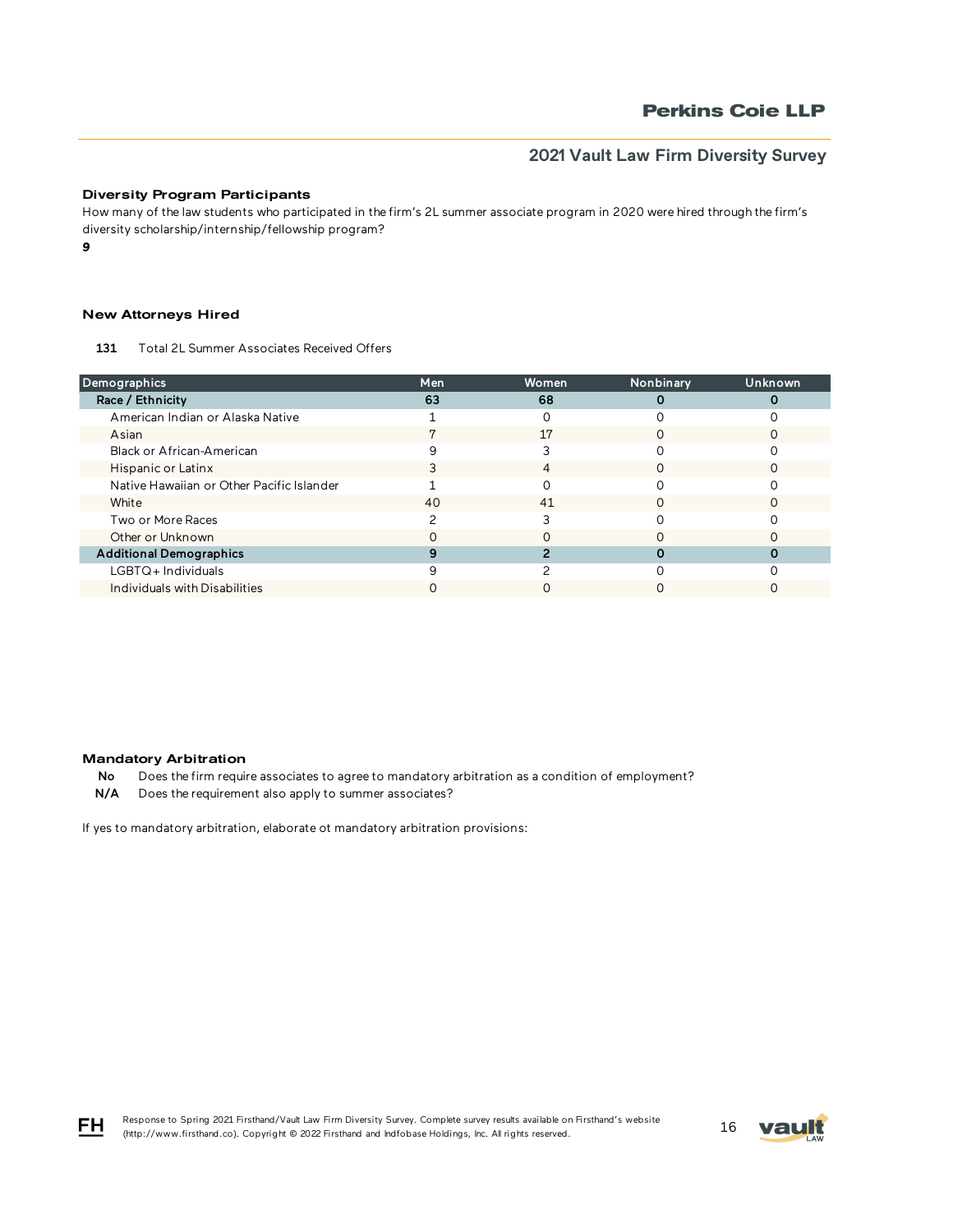# CULTURE AND COMMUNITY

### Affinity Groups

Does the firm have internal affinity groups or networks? Yes

If yes, list the firm's affinity groups:

*African American/Black, Asian Pacific Islanders, Latinx, Lawyers with Disabilities, LGBTQ+, Native American, Parents & Caregivers, South Asian/Middle Eastern, Veterans, Women of Color, and the Women's Forum.*



$$
\mathsf{F}\mathsf{H}
$$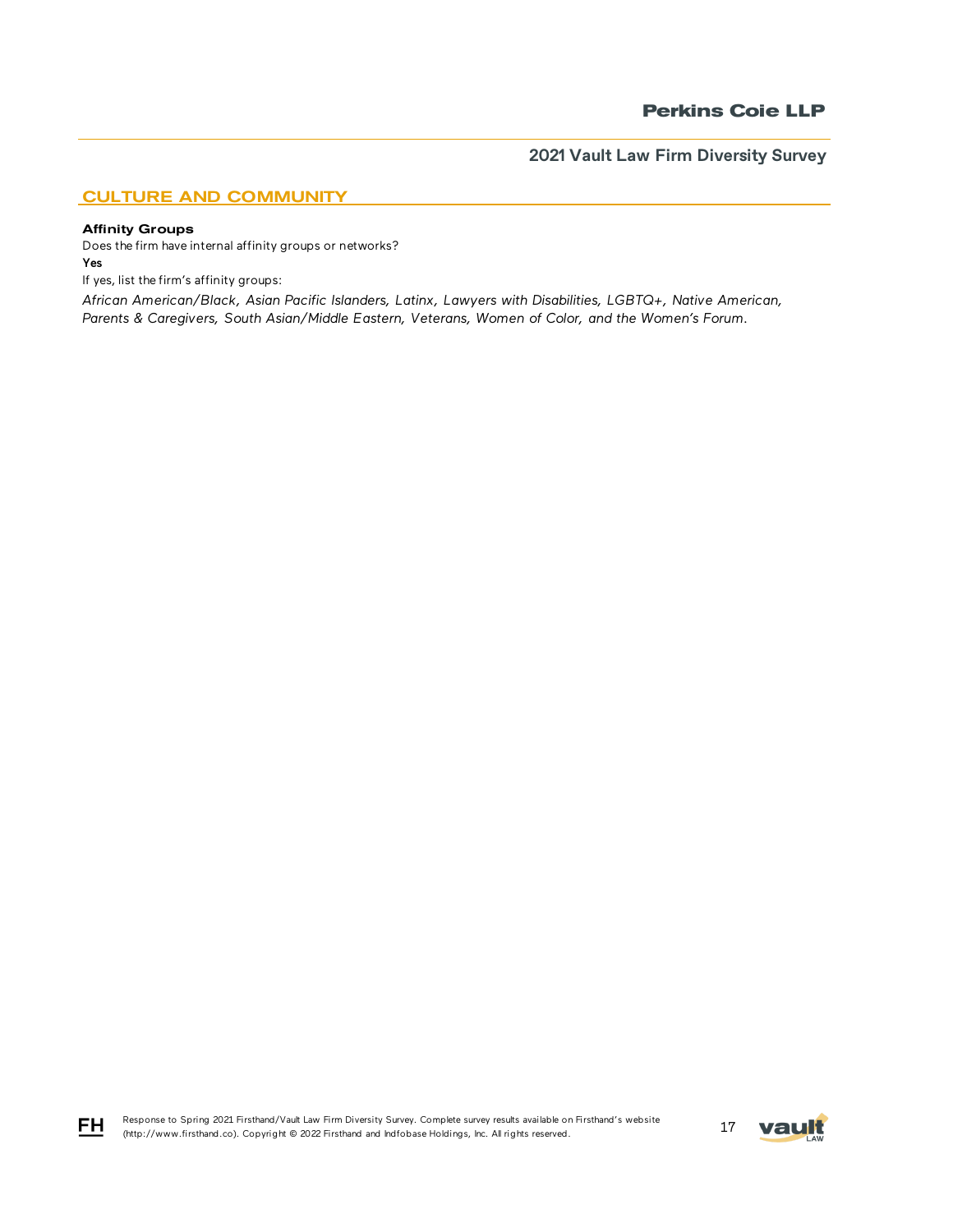### Affinity Groups Cont'd

What kind of support does the firm provide for its affinity groups or networks?

*The firm provides administrative, logistical, programmatic, and financial support to the resource groups, so that they can meet regularly and develop educational programming for our attorneys, business professionals, and clients. Associates and counsel who serve in leadership roles are eligible for up to 50 hours of billable equivalent credit for time invested in qualifying activities.* 

*The firm's resource groups assist with business and professional development opportunities, foster community, create mentorship and development opportunities, and maintain relationships with strategic diversity alliances and legal organizations that are devoted to the advancement of those who have been traditionally underrepresented.*



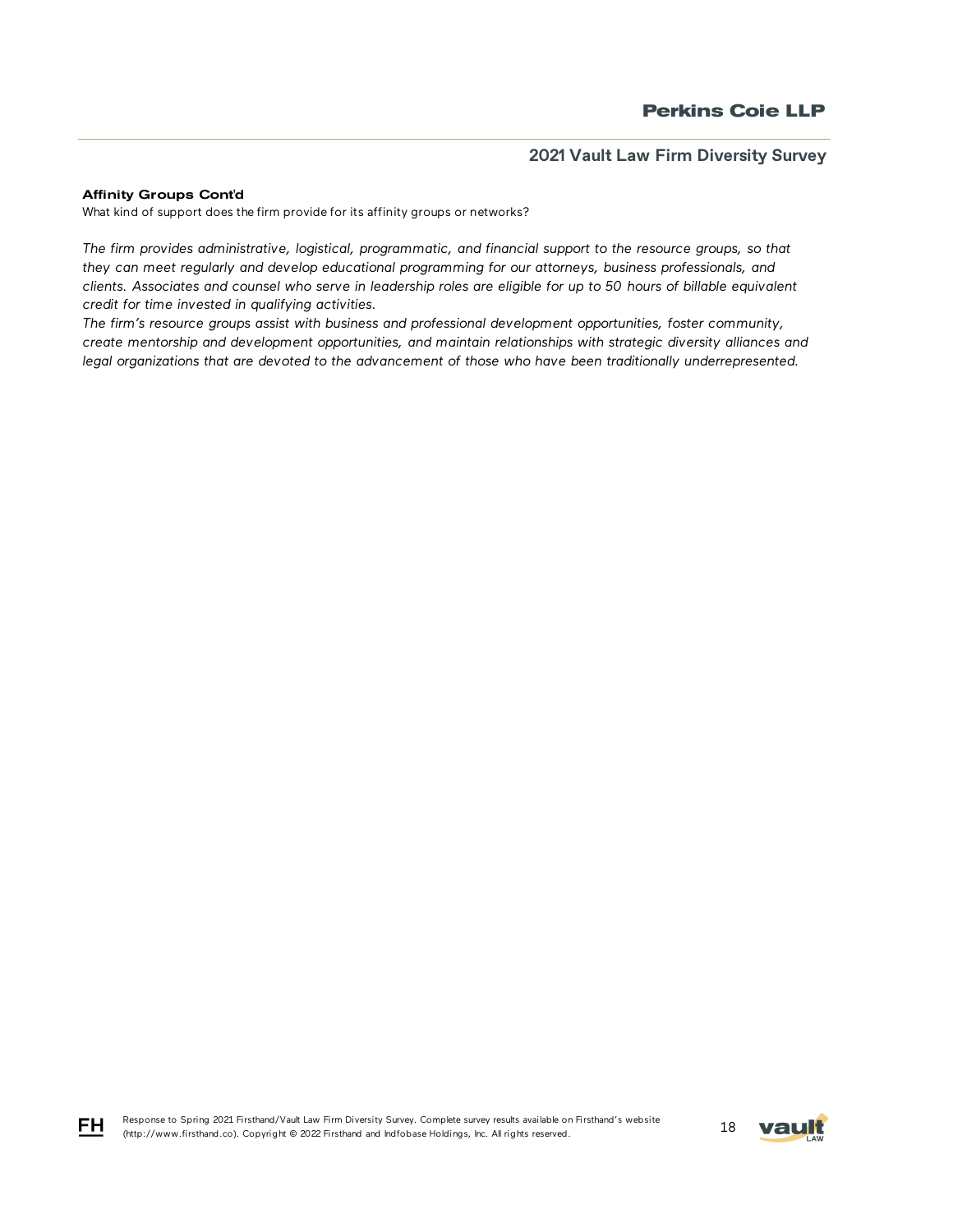#### DEI Events

Does the firm host DE&I retreats or conferences? Yes Does firm leadership attend these events? Yes

If applicable, provide more detail on the firms DE&I events:

Perkins Coie holds two national D&I retreats that rotate on an annual basis: 1) the Lawyers of *Color/LGBTQ+/Lawyers with Disabilities Retreat and 2) the all Women Lawyers Retreat. These retreats provide diverse lawyers with the opportunity to share common experiences, network with firm leaders, reinforce their sense of community, and discuss career-trajectory issues and concerns. Firm leadership, including Practice Group Leaders and members of the Management and Executive Committees, actively participate in the retreats. Programming includes topics such as evaluation and compensation, authenticity, time management, paths to success, personal and professional empowerment, connection, effective communication, and business development.*



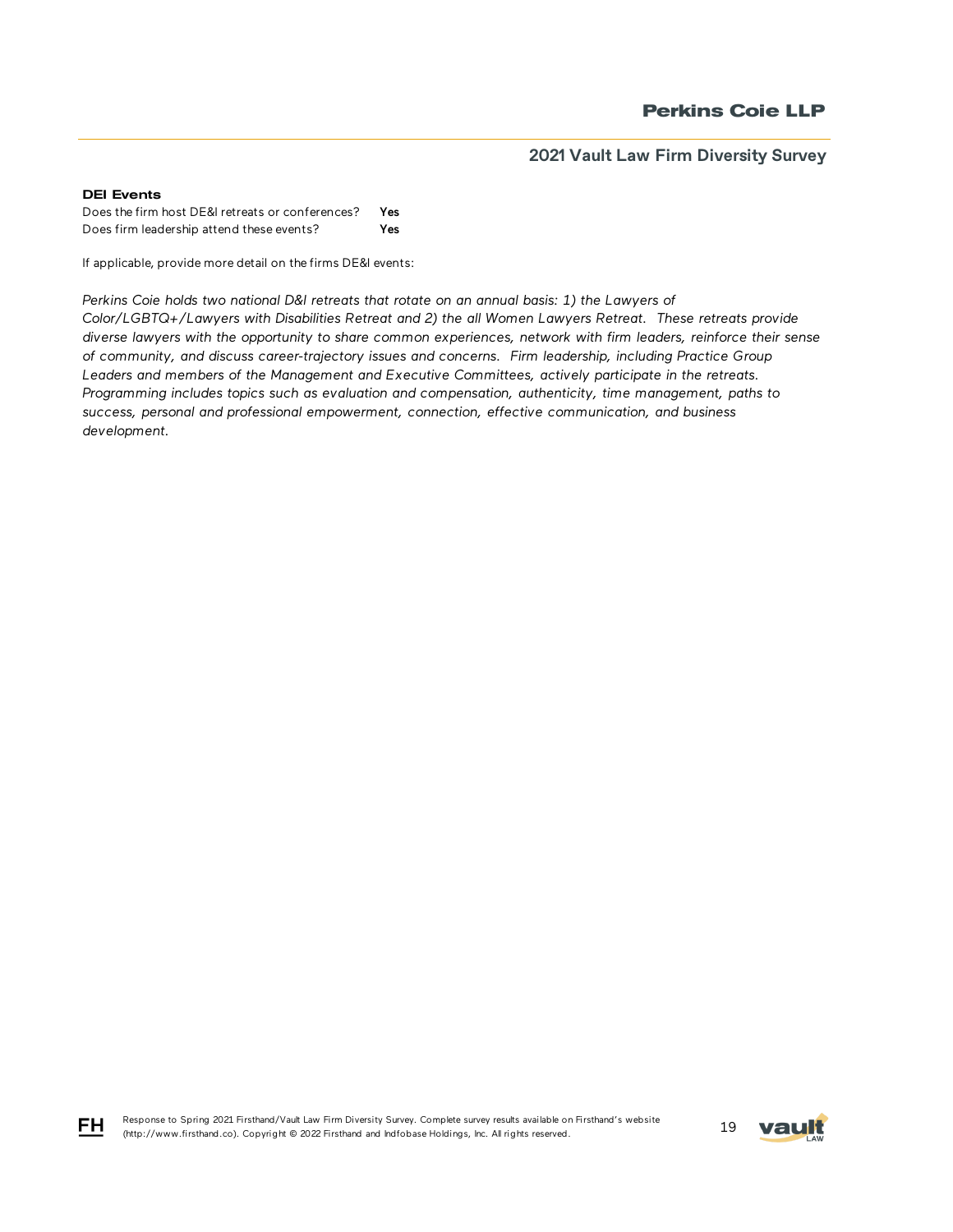## Reverse Mentoring

No Does the firm offer reverse mentoring, pairing senior attorneys with junior attorneys to help bridge generational or cultural gaps, share perspectives and skills, and foster a more inclusive culture?

If applicable, elaborate on the firm's reverse mentoring program:

Response to Spring 2021 Firsthand/Vault Law Firm Diversity Survey. Complete survey results available on Firsthand's website Response to Spring 2021 Firstnand/vault Law Firm Diversity Survey. Complete survey results available on Firstnand's website<br>(http://www.firsthand.co). Copyright © 2022 Firsthand and Indfobase Holdings, Inc. All rights rese



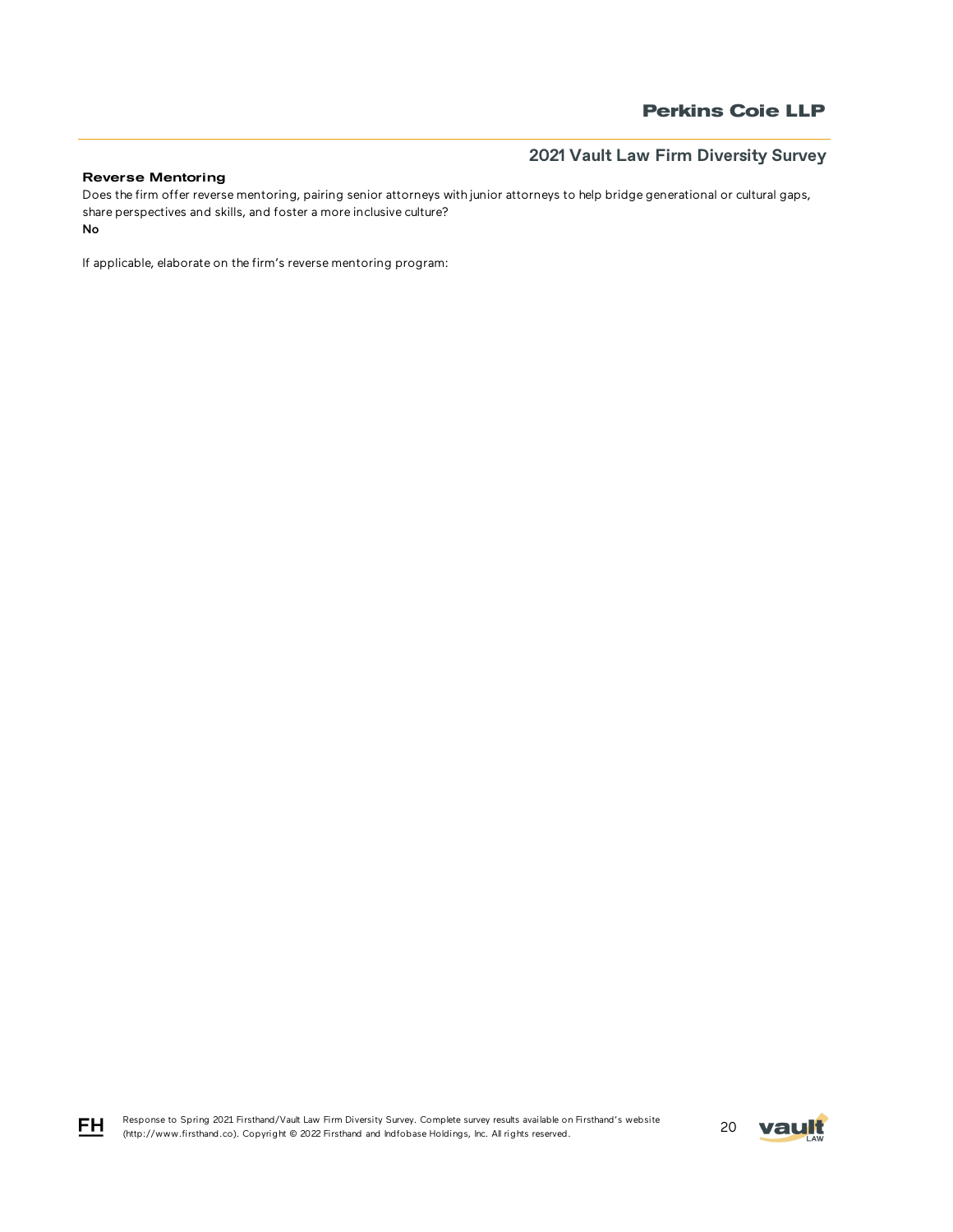### Associate Committee

Does the firm have an associate committee that consults with the partnership? Yes

If applicable, describe how the associate committee engages with the partnership:

*The Associate & Counsel Committee interfaces with firm management on behalf of associates and counsel. The committee pursues a variety of initiatives aimed at improving and enhancing associate life at the firm. It comprises associates and counsel from all offices across the US and is chaired by a partner active in firm leadership.* 



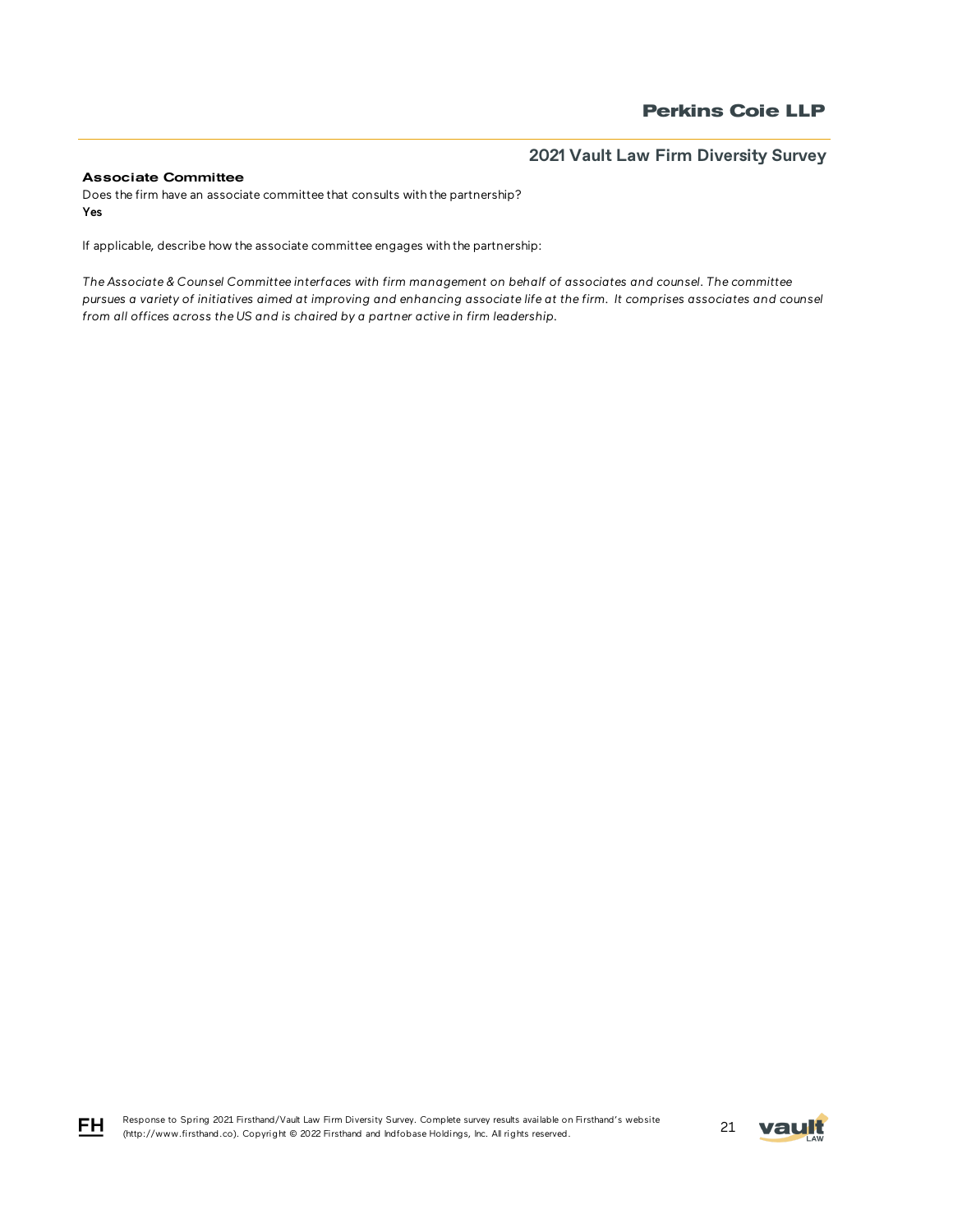#### Combating Structural Racism

Is the firm a member of the Law Firm Antiracism Alliance (LFAA)? Yes

### Cultural Awareness

How does the firm commemorate important dates honoring diversity?

*Juneteenth is a firm holiday. At the national level, our D&I Speaker Series celebrates heritage months (e.g., Black History Month, Women's History Month, etc.) which, recently, has featured speakers on the topics of allyship, gender identity and expression, colorism within the Latinx community, and the rise in hate incidents against the AAPI community, among other topics. Our resource groups and local office committees also host events related to important dates honoring diversity.*





FH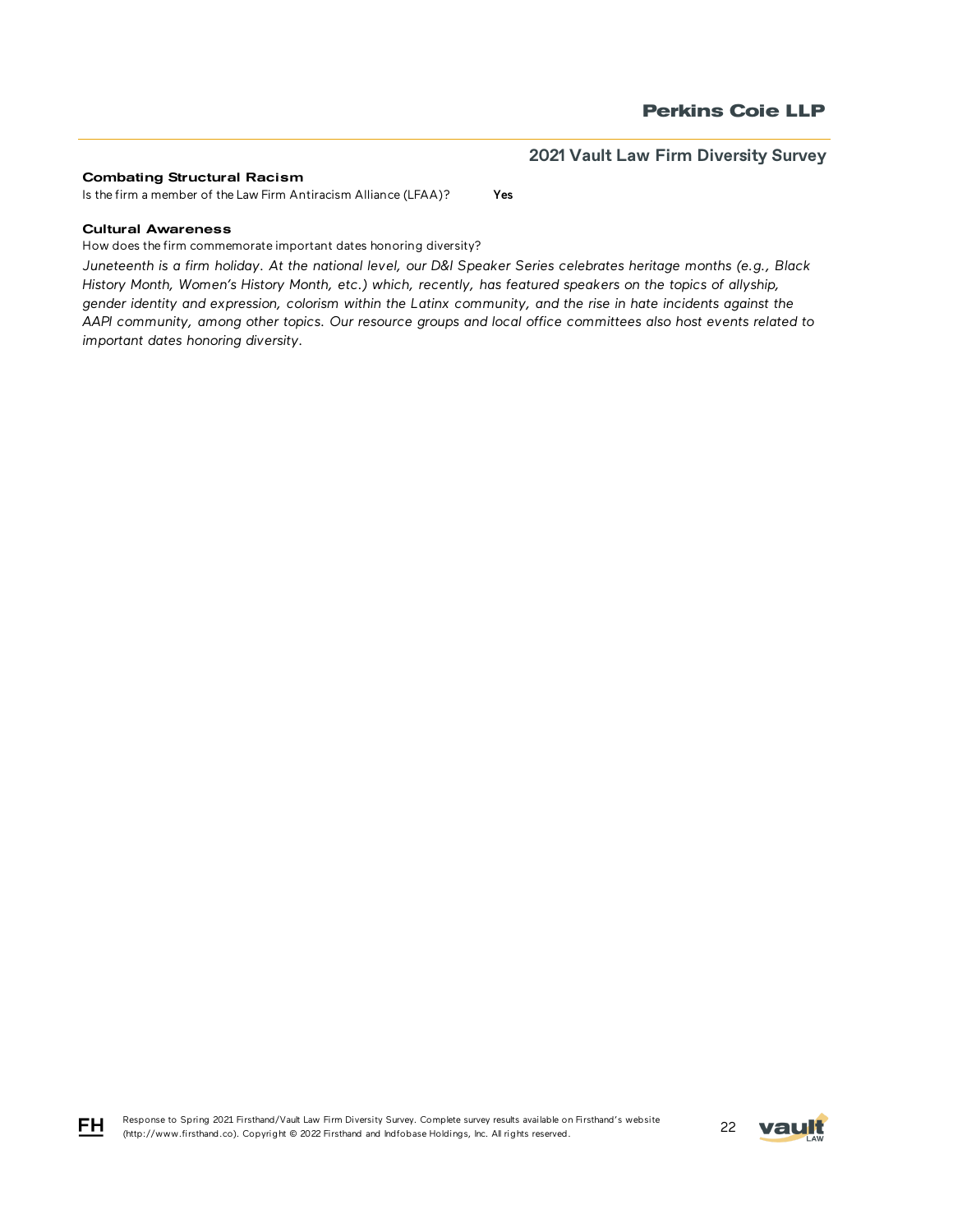# NETWORKING, MENTORING, AND PROFESSIONAL DEVELOPMENT

#### Mentoring & Sponsorship

Does the firm offer a mentorship or sponsorship program that connects diverse attorneys with senior leadership? Yes

If applicable, describe the mentoring or sponsorship program

*Firm leaders nominate diverse attorney participants who are then each paired with a seasoned, influential partner. Each sponsorship pair is responsible for developing an action plan to achieve specific, clearly-defined, and obtainable goals, such as: promotion to partnership, increasing client opportunities, or developing subject matter expertise. The pairs work with our Diversity & Inclusion Department and an external consultant to facilitate communication, provide resources, and aid with goal achievement. Pairs are responsible for tracking their progress and annual metrics are reported to the firm's Executive Committee.* 





$$
\overline{\mathsf{F}}\mathsf{F}
$$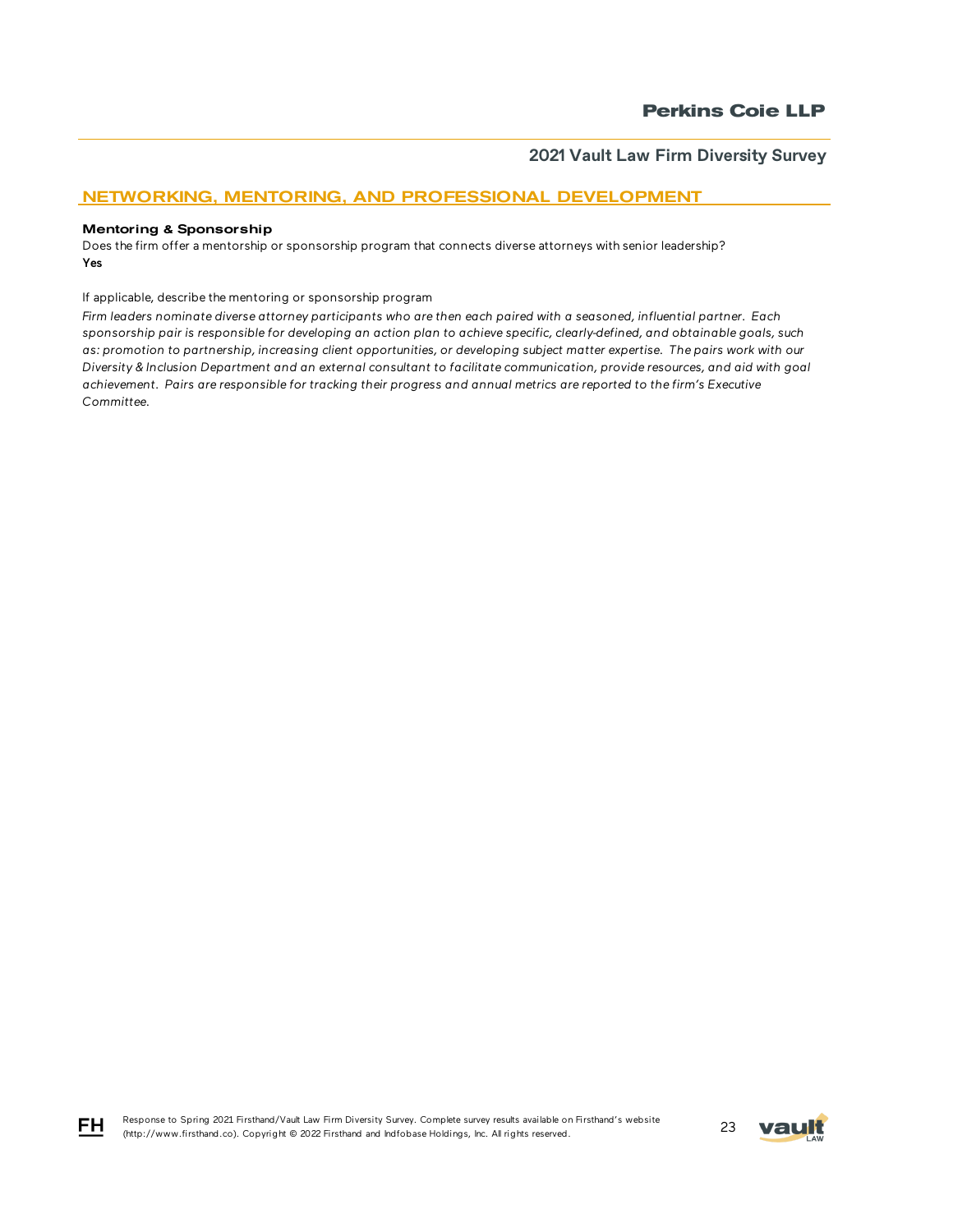### Professional Development

Does the firm offer professional development programs specifically for diverse attorneys? Yes

If applicable, elaborate on the professional development programs available to diverse attorneys:

*In addition to professional development programming at our national D&I retreats, we host a full-day retreat for historically underrepresented first-year associates; sponsorship and training; networking and personal branding opportunities; and promote our lawyers for external opportunities.*



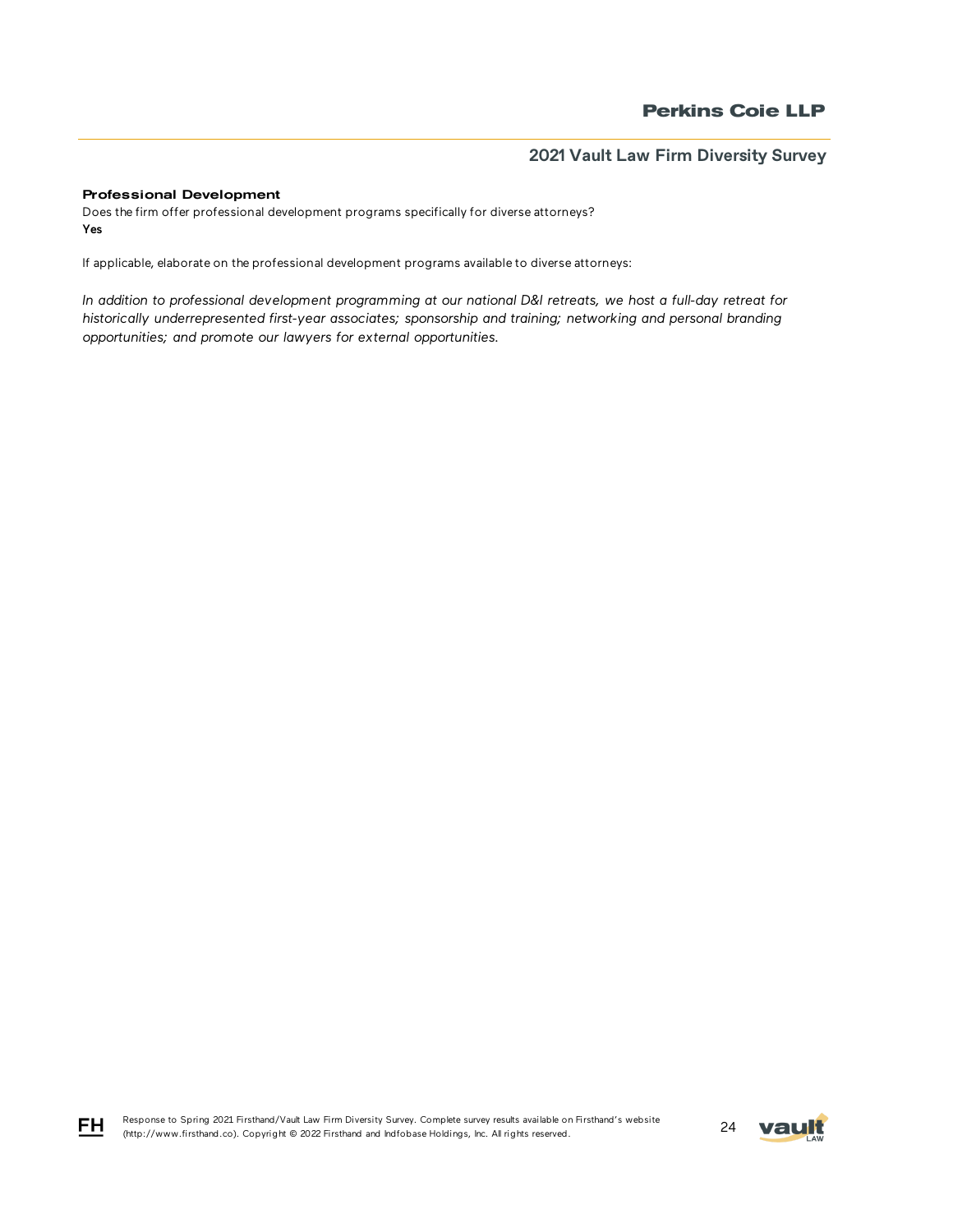### Work Allocation

Does the firm monitor work distribution to ensure that diverse attorneys have equal access to quality assignments and significant client matters?

Yes

FH

Describe how the firm monitors work distribution

*The firm closely monitors the progress and growth of our diverse attorneys throughout their legal careers at Perkins Coie, from new associates through partnership. The CDIO meets regularly with leaders of the firm's practice groups to assess the development and performance of diverse attorneys and, where necessary, to provide proactive attention for individuals. Attorney performance is assessed in several areas, including production, mentoring, professional development, participation in pitches, client contact, cross-office work, and firm citizenship. Through*  these meetings, an action plan is put in place and monitored for any associate identified as needing additional *support to achieve greater success.*

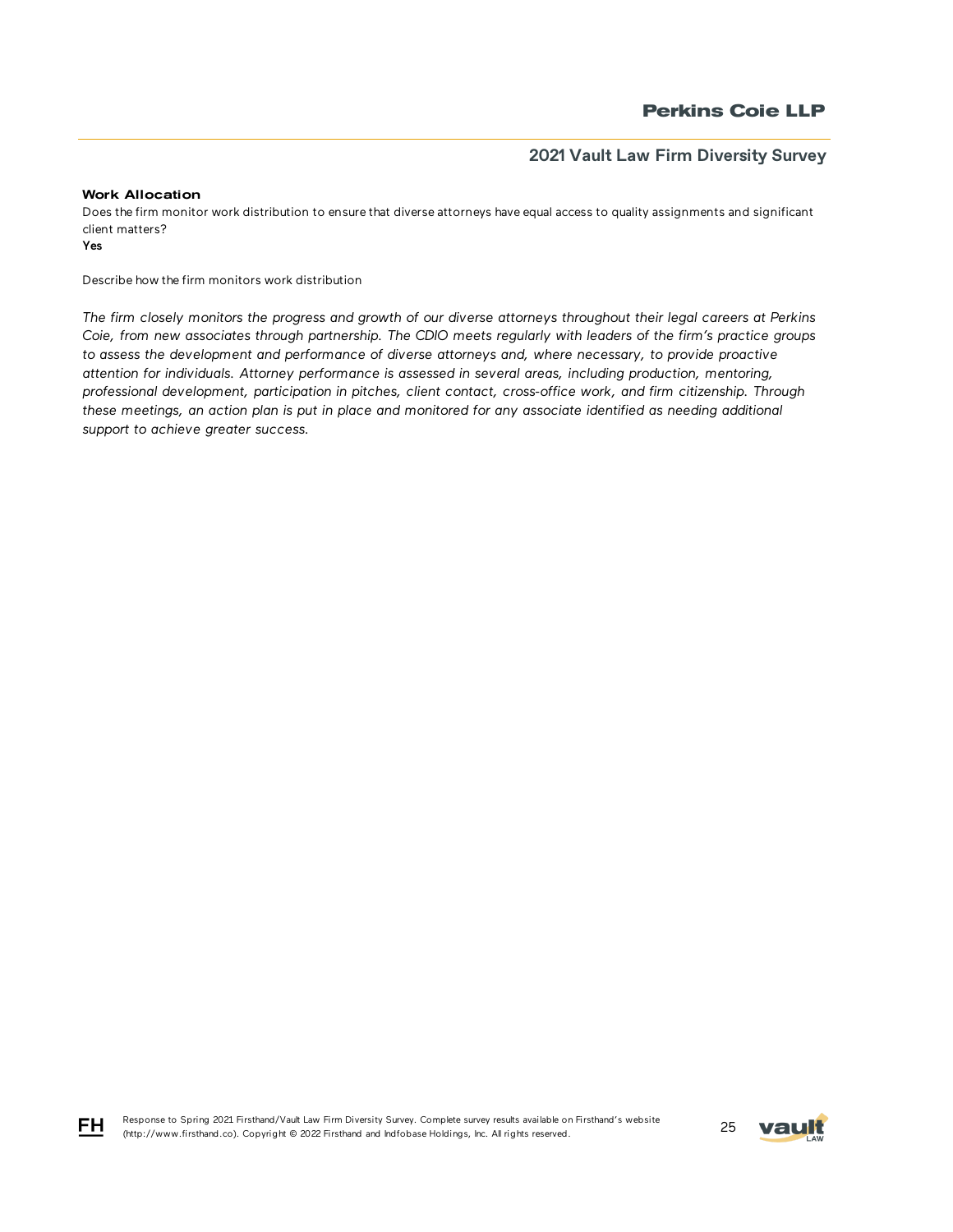### External Professional & Business Development Opportunities

Does the firm support associate involvement in external activities related to diversity, equity, and inclusion, such as the following?

- Yes Pays for associate membership in diversity bar associations or other affinity organizations
- Yes Sponsors associate participation in diversity, equity, and inclusion conferences
- Yes Supports associate participation in other external DEI-related activities, events, or organizations (please describe):

*Yes, the firm supports associates participating in other external DEI-related activities such as any community, university, and/or high school programs/initiatives.*



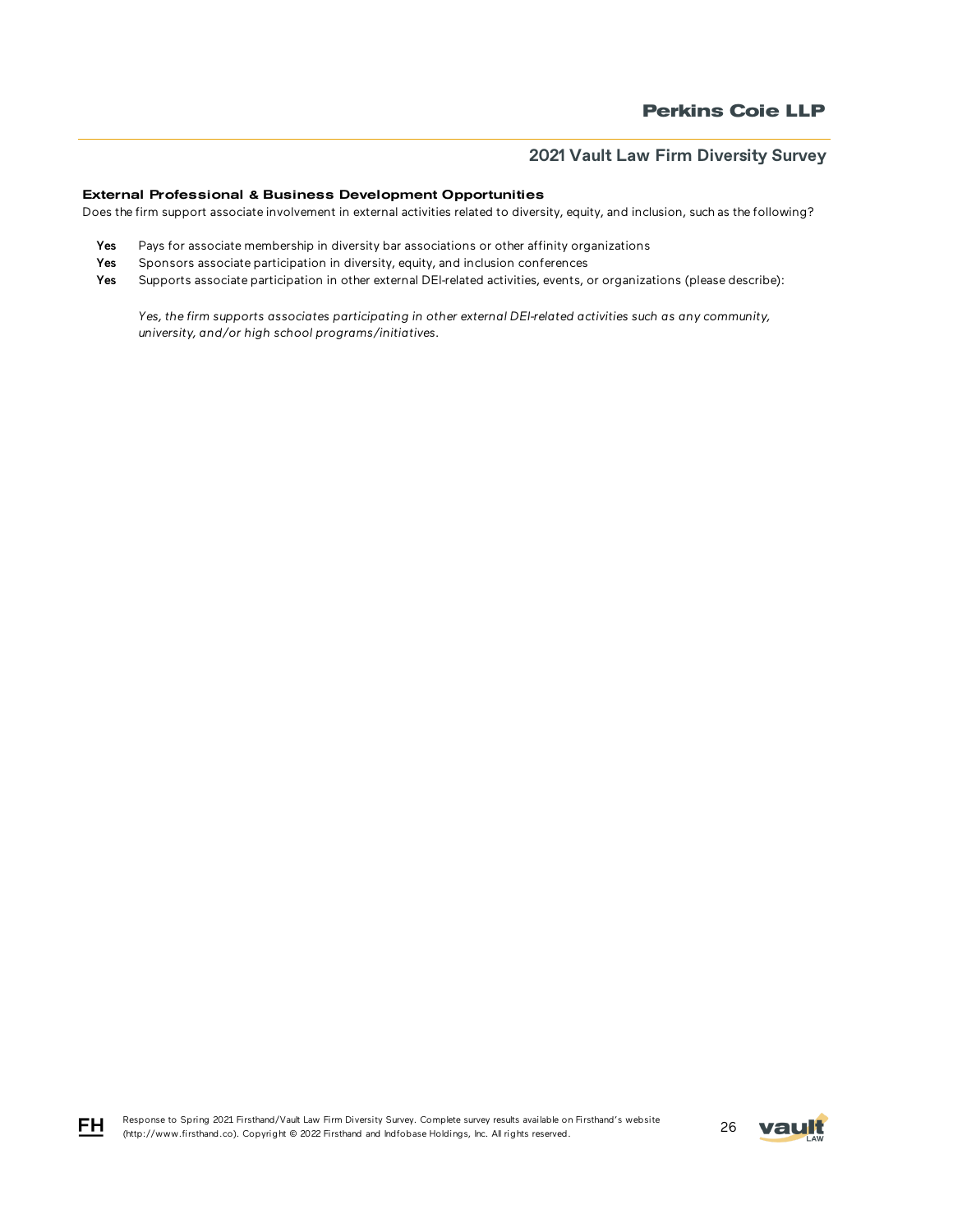## PROMOTION AND ADVANCEMENT

#### Countering Implicit Bias

Has the firm implemented processes to mitigate implicit bias in work allocation, performance reviews, and/or promotions? Yes

If applicable, describe the firm's initiatives to mitigate implicit bias

*Perkins Coie has long offered diversity training opportunities several times throughout a given year for various members of the firm's "impact committees" and leaders, which include the Executive Committee, Partner Compensation Committee, Associate and Counsel Evaluation Committee, Practice Leaders, Office Managing Partners, local Hiring Partners, and Resource Group*  leaders. Attendance at these trainings, which is strongly encouraged by firm management, provides education and fosters *dialogue around various D&I concepts and issues, while addressing biases that leaders may encounter in their roles. The firm retooled its training program to introduce the principles of cultural competence and to measure where individuals fall along the Intercultural Development Continuum, an online tool that assesses the capability to shift cultural perspective and appropriately adapt behavior to cultural differences and commonalities. In work allocation, many practice groups survey associates on a regular and frequent basis to determine availability for work and to help promote equitable distribution of new work. In promotions, the diversity of the pipeline and in the pool of eligible candidates is among several factors that are taken into consideration.* 

#### Upward Reviews

Does the performance review process include the opportunity for associates to provide anonymous upward reviews? No

If applicable, describe the firm's initiatives to mitigate implicit bias



FH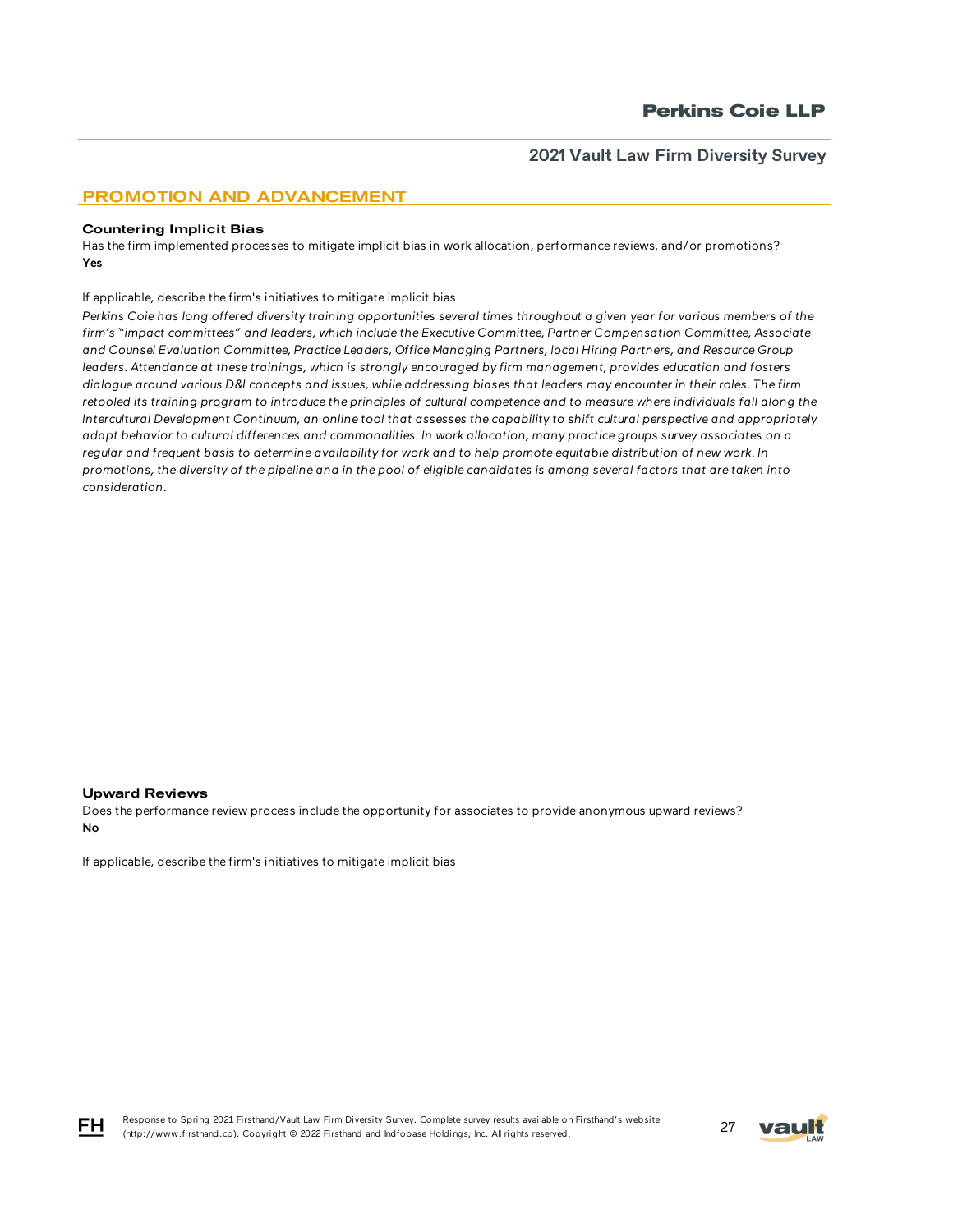#### Diverse Slate of Candidates

Does the firm employ any of the following measures to ensure that a diverse slate of candidates is considered for promotions, leadership roles, or hiring?

- Yes The firm is Mansfield Certified
- Yes The firm is Mansfield Certified Plus
- No The firm is currently participating in the Mansfield Rule certification process administered by Diversity Lab
- No The firm has instituted other formal processes (please describe):



Does the firm have a multi-tiered partnership? No

### Alternatives to Partnership

Does the firm have a multi-tiered partnership? Yes If applicable, describe the alternatives to partnership:

*The firm offers a non-partner track alternatives such as our Senior Counsel, Of Counsel and Senior Attorney roles.*

Response to Spring 2021 Firsthand/Vault Law Firm Diversity Survey. Complete survey results available on Firsthand's website Response to Spring 2021 Firsthand/vault Law Firm Diversity Survey. Complete survey results available on Firsthand's website<br>(http://www.firsthand.co). Copyright © 2022 Firsthand and Indfobase Holdings, Inc. All rights rese

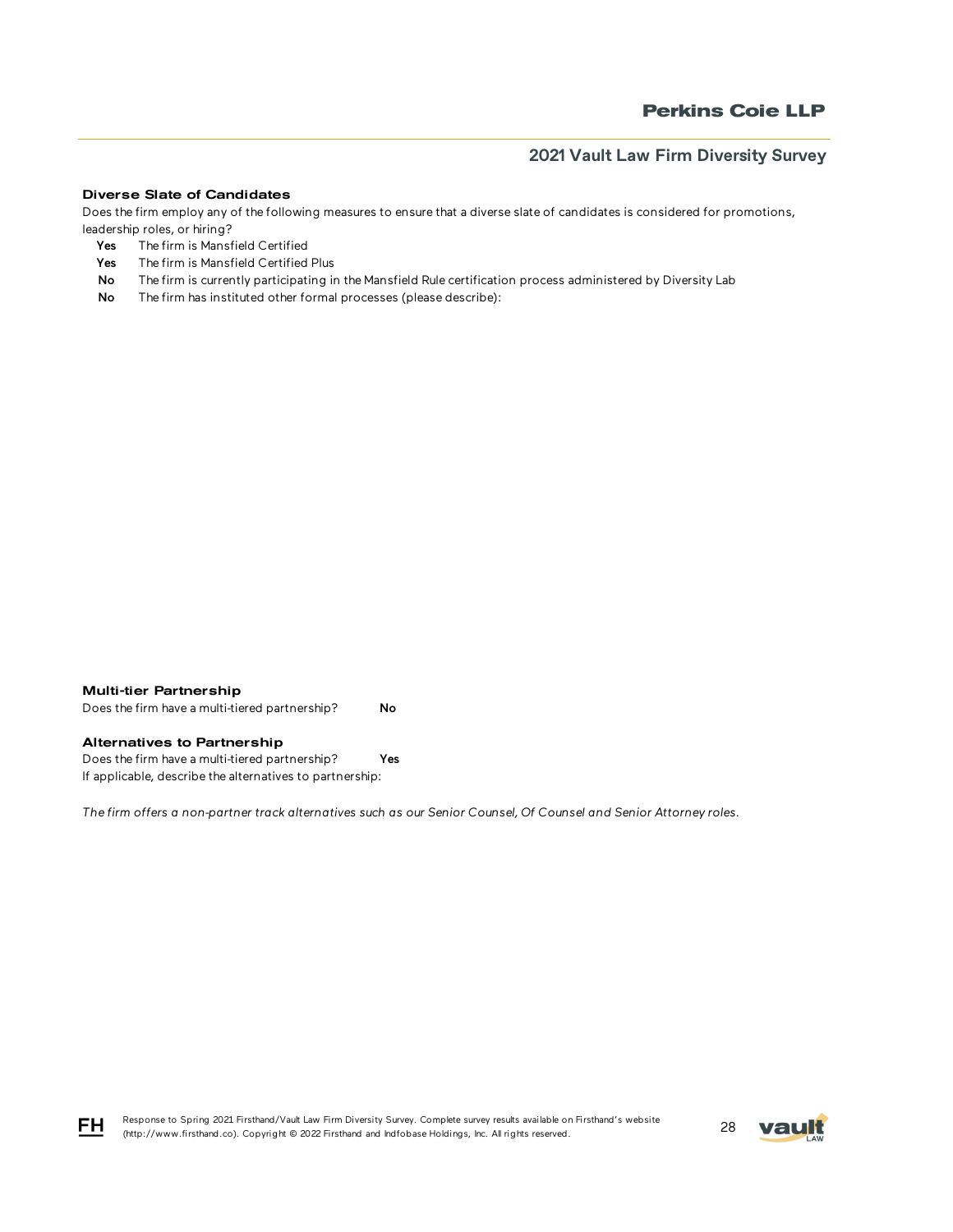### Homegrown Partners

Please provide the percentage of equity partners at the firm as of December 31, 2020 who started as associates at the firm. 33%

#### Promotions to Partnership

28 Total Number of Attorneys Promoted to Partner in 2020 (includes promotions effective in 2020, not announced in 2020)

| Demographics                              | Men | Women | Nonbinary | <b>Unknown</b> |
|-------------------------------------------|-----|-------|-----------|----------------|
| Race / Ethnicity                          | 18  | 10    |           |                |
| American Indian or Alaska Native          |     |       |           |                |
| Asian                                     |     |       |           |                |
| Black or African-American                 |     |       |           |                |
| Hispanic or Latinx                        |     |       |           |                |
| Native Hawaiian or Other Pacific Islander |     |       |           |                |
| White                                     | 14  | 8     |           |                |
| Two or More Races                         |     |       |           |                |
| Other or Unknown                          |     |       |           |                |
| <b>Additional Demographics</b>            |     |       |           |                |
| $LGBTQ+$ Individuals                      |     |       |           |                |
| Individuals with Disabilities             |     |       |           |                |
|                                           |     |       |           |                |

# BILLABLE HOURS AND COMPENSATION

#### Credit for DEI Work

Yes Does the firm provide billable credit for work contributing to diversity, equity, and inclusion efforts (e.g., with respect to recruiting or business development)? Note that this does not include pro bono projects.

If so, how many hours can be applied to the firm's billable hour target?

*The firm announced a policy allowing associates and counsel to count up to 50 hours of qualifying D&I work as billable equivalent.*

#### Compensation

Are associate salaries lockstep or discretionary? Hybrid



Response to Spring 2021 Firsthand/Vault Law Firm Diversity Survey. Complete survey results available on Firsthand's website Response to Spring 2021 Firsthand/Vault Law Firm Diversity Survey. Complete survey results available on Firsthand's website<br>(http://www.firsthand.co). Copyright © 2022 Firsthand and Indfobase Holdings, Inc. All rights rese

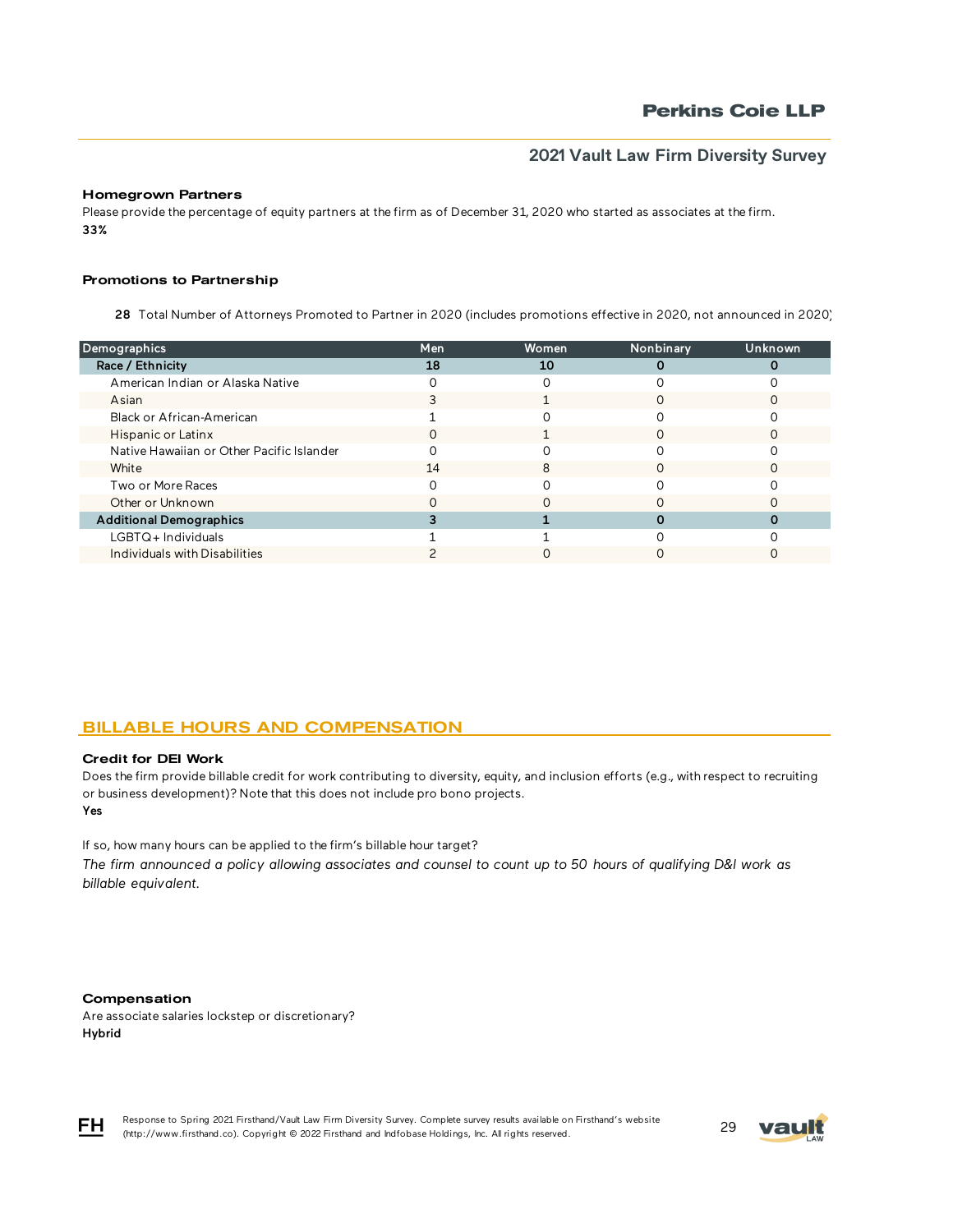#### Bonuses

Are associate bonuses lockstep or discretionary? Hybrid

If salaries and/or bonuses are discretionary or hybrid: Does the firm publish compensation ranges or actual compensation for each associate?

*The firm publishes compensation ranges for associates, as a group, in each market in which we do business.* 

Flex-time Policy

Does the firm have a formal flex-time policy? Yes

Reduced-hours Policy Does the firm have a formal reduced-hours policy? Yes

### Partnership Eligibility

Do attorneys who take advantage of the firm's reduced-hours or flex-time options remain eligible for partnership? Yes

Please explain how working an alternative schedule may affect an associate's path to partnership:

*Attorneys working less than a full-time schedule are eligible for partnership. Depending on the structure of the alternative schedule, it may take a little longer for the associate to reach partnership consideration, but they remain on partnership track. It is not uncommon to achieve partnership while working on an alternative schedule. In 2019 and 2020, four partners were promoted while working a reduced hours schedule at the time of their promotion. Our flexibility programs include reduced hours, flex-time, alternate career paths, remote work, and supporting policies, resources, and initiatives for our lawyers to continue to be successful in all phases of their career. The*  firm's flexible programs allow our lawyers to design a work-life integration plan that best meets their individual *needs throughout their career.*



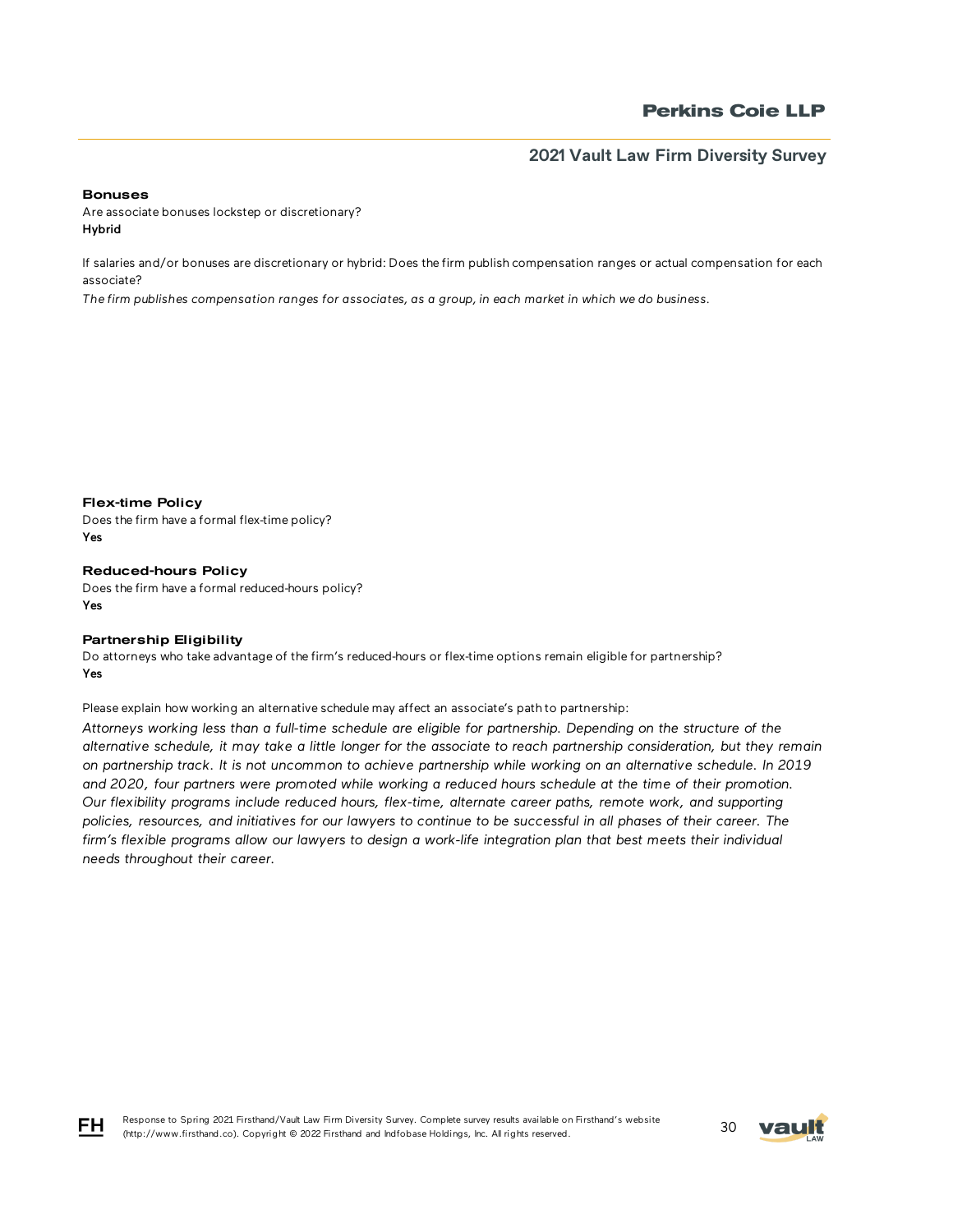## Attorneys Working Reduced Hours

230 Total Number of Attorneys Working Reduced Hours

| Attorneys with Reduced-Hours Schedules | Men | Women | Nonbinary | Unknown |
|----------------------------------------|-----|-------|-----------|---------|
| Associates                             | 16  | 33    |           |         |
| <b>Equity Partners</b>                 | 53  | 40    |           |         |
| Non-equity Partners                    |     |       |           |         |
| Counsel / Of Counsel                   | 55  | 23    |           |         |
| Non-Partner-Track Attorneys            |     |       |           |         |

# WORKING PARENTS

### Family-planning Resources

Does the firm offer any fertility or family-planning benefits, such as in-vitro fertilization, egg freezing, adoption or surrogacy support? Yes

#### If applicable, describe the family-planning resources available:

The firm reimburses participants for all or a portion of the cost of adopting an Eligible Child. Adoption leave is provided on the same basis as parental leave. The firm reimburses participants for all or a portion of the cost of fertility treatment. In addition to the many existing family planning benefits, in 2021, the firm introduced expanded fertility *preservation benefits.*



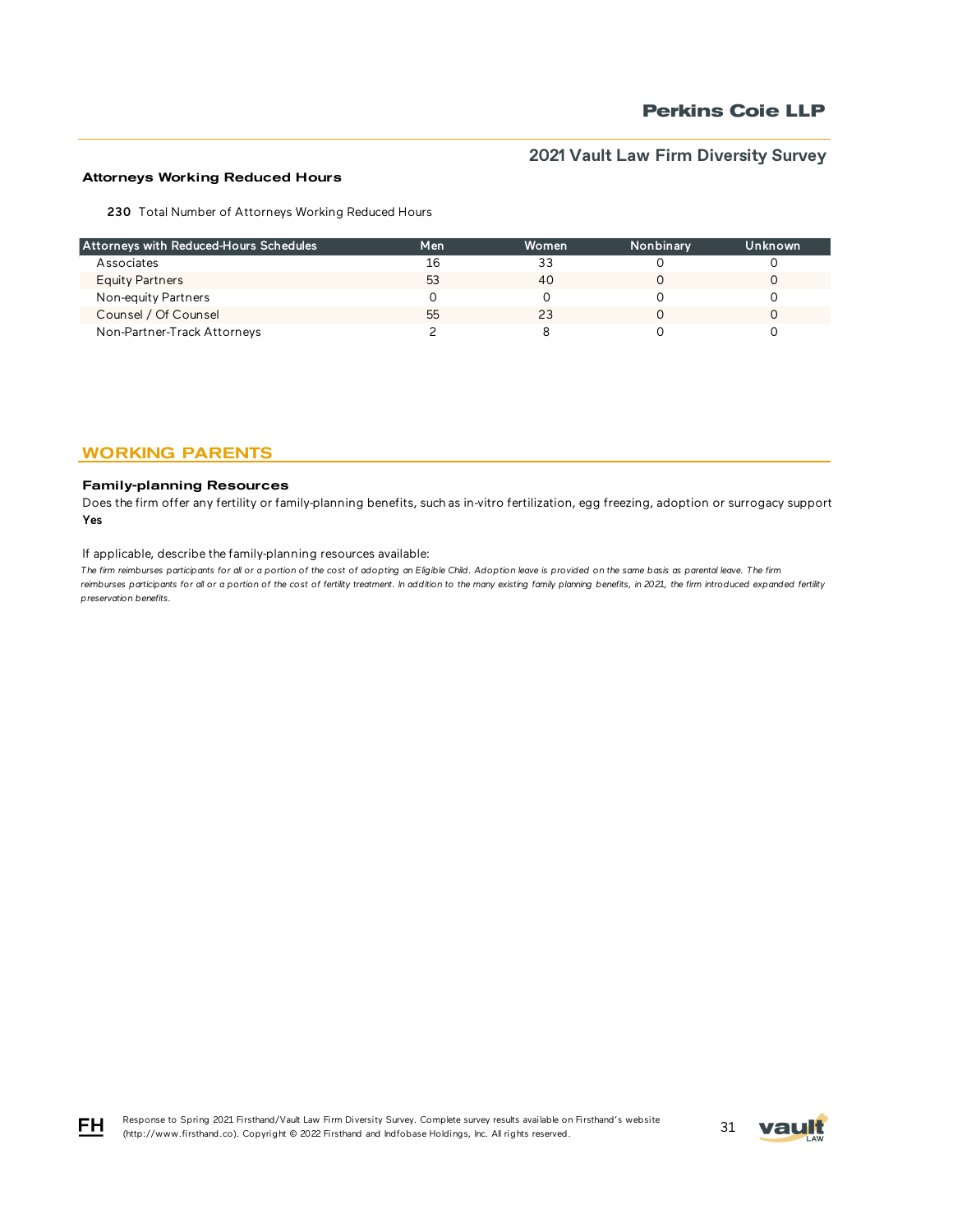### Parental Leave for Adoption

Does the firm offer parental leave for adoption? Yes

If yes, is the adoption leave gender neutral? Yes

## Primary & Secondary Caregivers

Does the firm offer parental leave for adoption? Yes

If yes: In what way does the firm's policy distinguish between primary and secondary caregivers? *The primary care parent is the parent who is anticipated to provide the majority of the care, feeding, and nurturing of the child.* 

If yes: How much paid leave is available to primary caregivers? *18 weeks*

If yes: How much paid leave is available to secondary caregivers? *4-6 weeks*

If no: How much paid leave is available to those taking parental leave? *N/A*



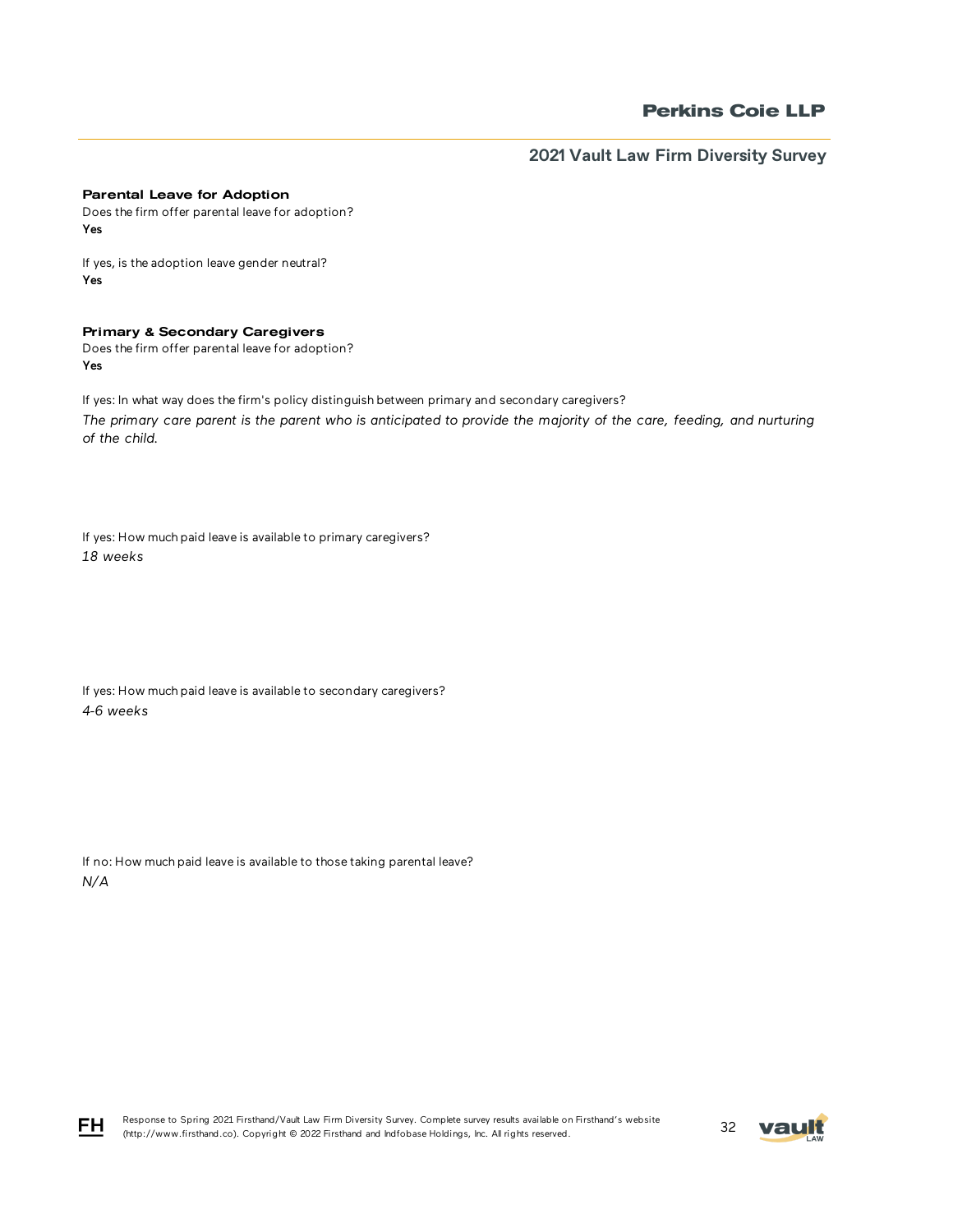#### Parental Leave Policy

FH

Describe the firm's parental leave policy.

*Perkins Coie's paid parental leave policies do not differentiate with regard to gender, marital status, or sexual orientation, and specifically include adoptive parents. The firm provides a Primary Care Parental Leave Policy and a Non-Primary Care Parental Leave Policy. These policies are designed to give flexible options to each lawyer to customize his/her/their own leave. We offer up to 18 weeks paid leave in total for primary care parents and secondary caregivers (any gender) from four to six weeks. In addition, the 140 hours of transition time granted to primary caregivers for use transitioning in or out of leave is now available to all new parents, making it possible for secondary caregivers today to take up to 10 weeks of paid leave.*

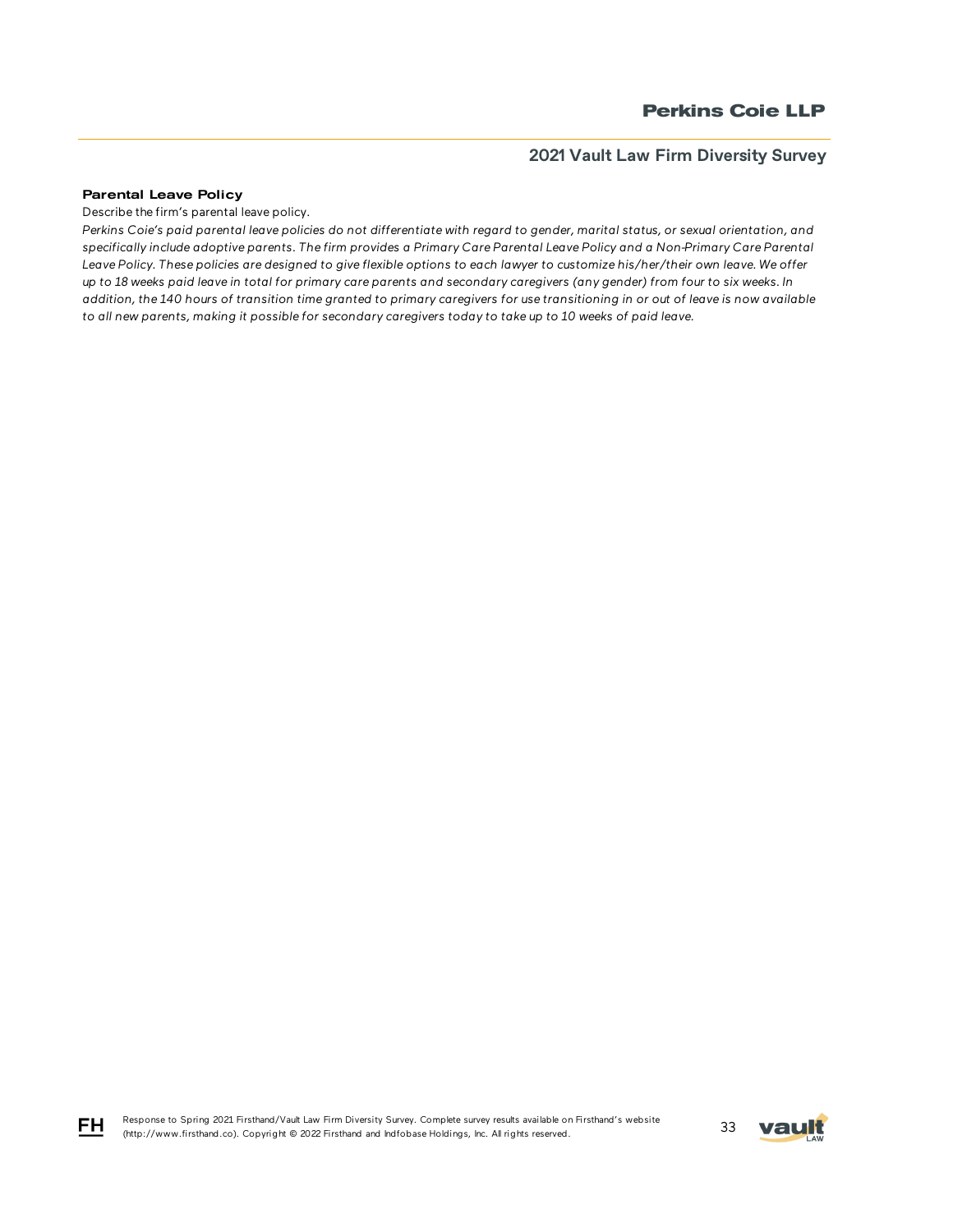#### Support for Parents

What steps has the firm taken to support parents and ensure that their parental status does not adversely affect their opportunities for career advancement?

- Yes Pro rates billable requirements / credit / bonus targets for parents who take leave
- Yes Provides resources for nursing mothers, such as private nursing rooms, breast milk storage, or breast milk shipping
- Yes Offers child care resources, such as onsite day care, back-up child care, etc.
- Yes Provides programs to assist new parents transitioning to leave and/or returning to work after leave (e.g., ramp up/ramp down, flexible hours, Mindful Return)

Feel free to elaborate on the nature of programs and resources the firm makes available to parents.





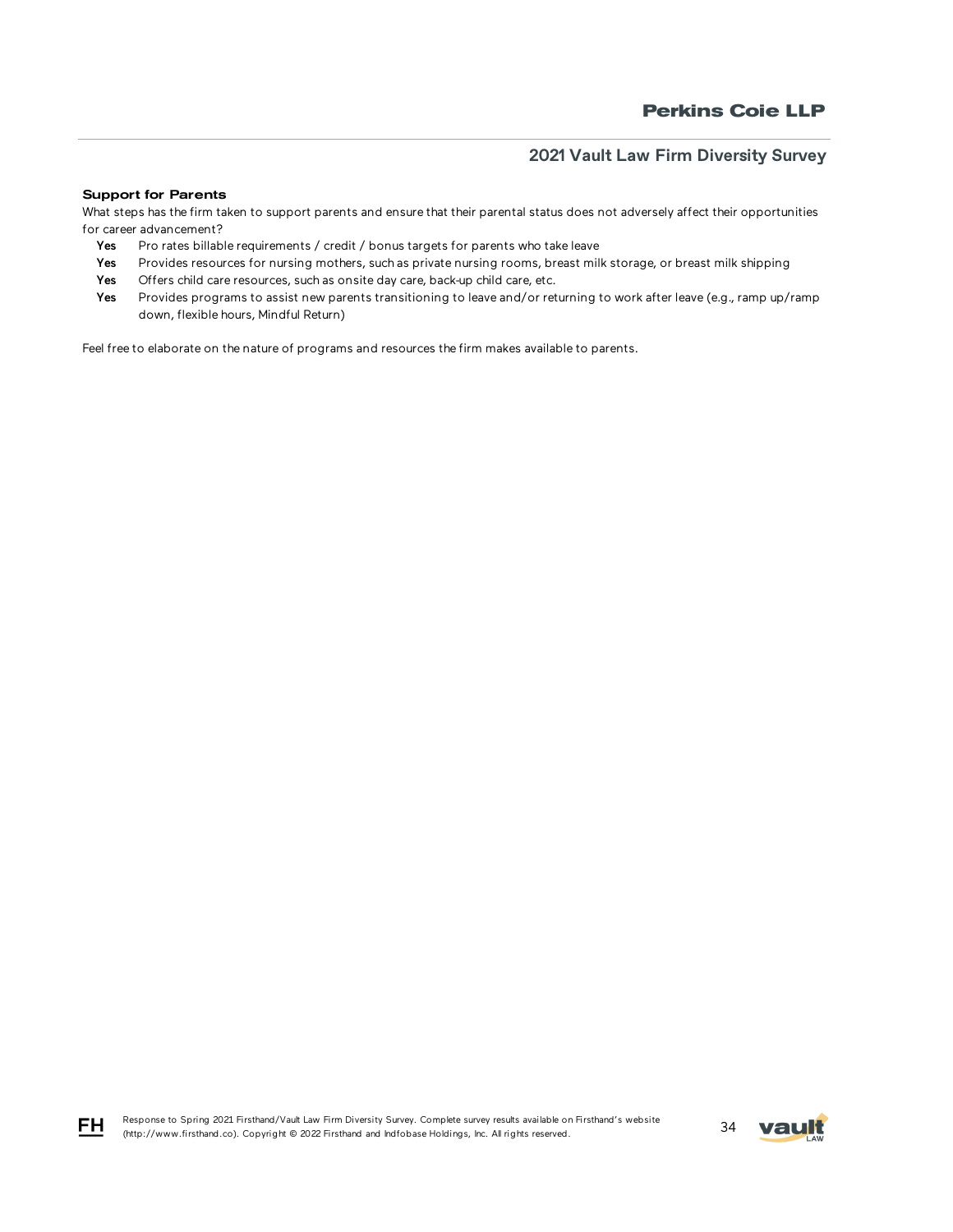## INCLUSIVENESS AND ACCESSIBILTY

#### Equity in Benefits

Do the firm's health care benefits, family leave, and bereavement leave include same-sex spouses and domestic partners? Yes

#### LGBTQ+ Inclusivity

What steps has the firm taken to create an inclusive environment for transgender and gender non-conforming individuals?

- Yes Provides gender-neutral restrooms/facilities
- Yes Offers health insurance plans that provide equitable benefits for transgender employees and dependents
- Yes Provides an opportunity for employees to share preferred pronouns
- Yes Uses gender-neutral pronouns in its policies and materials
- Yes Non-discrimination policy explicitly includes "gender identity and expression" as a protected category
- No Other (please elaborate):

#### Accessibility

What steps has the firm taken to create an inclusive environment for attorneys with disabilities?

- Yes Has evaluated and addressed issues of accessibility in firm buildings, workspaces, and parking facilities
- Yes Has a clear and well-communicated process for attorneys to request accommodations or raise other workplace concerns
- Yes Non-discrimination policy explicitly includes "disability" as a protected category
- No Other (please elaborate):



FH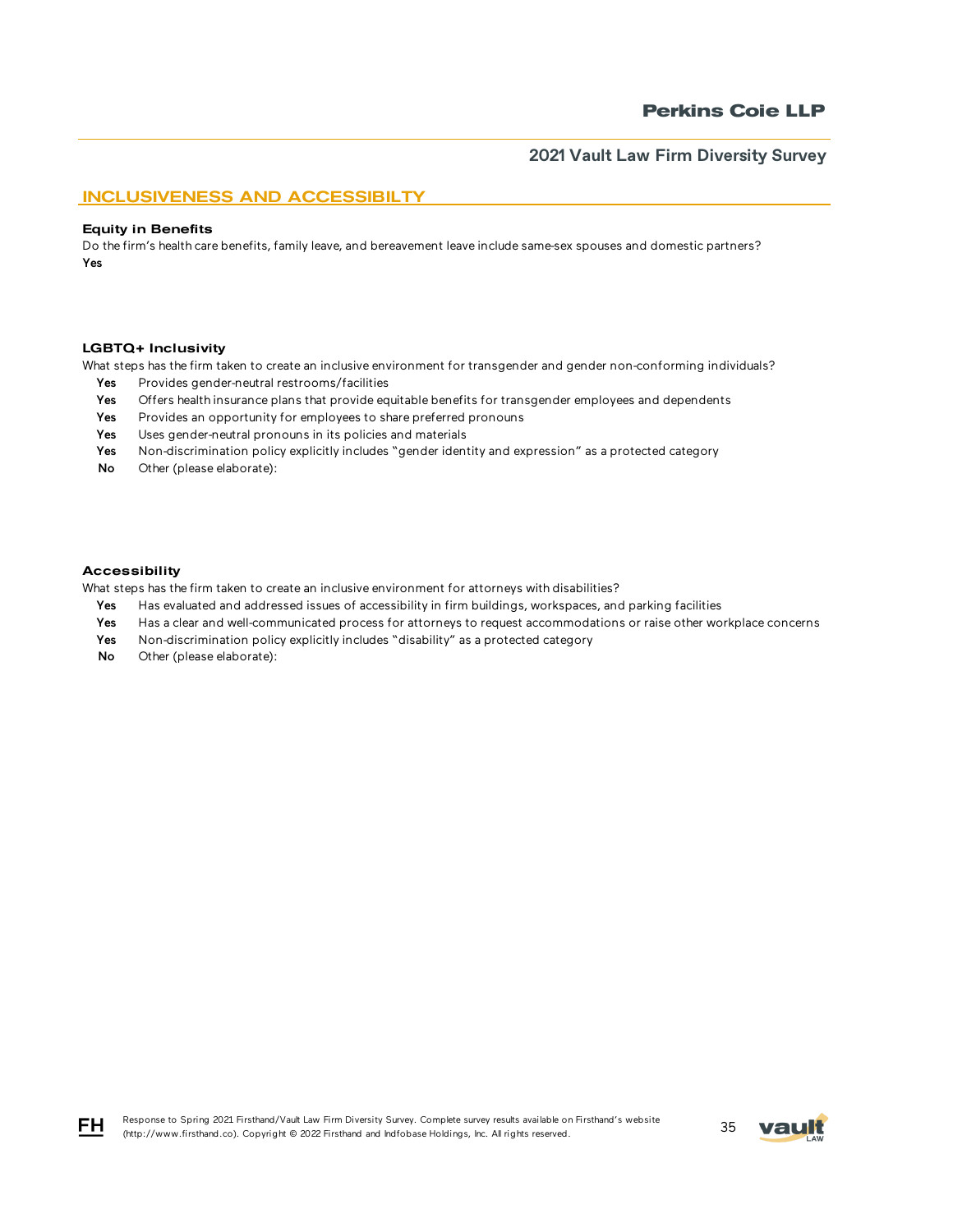# **ATTRITION**

### Departures among U.S. Associates

63 Total Number of Departures among Associates in 2020:

| <b>Demographics</b>                       | Men | Women | Nonbinary | Unknown |
|-------------------------------------------|-----|-------|-----------|---------|
| Race / Ethnicity                          | 32  | 31    |           |         |
| American Indian or Alaska Native          |     |       |           |         |
| Asian                                     |     |       |           |         |
| Black or African-American                 |     |       |           |         |
| Hispanic or Latinx                        |     |       | ∩         |         |
| Native Hawaiian or Other Pacific Islander |     |       |           |         |
| White                                     | 25  | 20    |           |         |
| Two or More Races                         |     |       |           |         |
| Other or Unknown                          |     |       |           |         |
| <b>Additional Demographics</b>            |     |       |           |         |
| $LGBTQ+$ Individuals                      |     |       |           |         |
| Individuals with Disabilities             |     |       |           |         |
|                                           |     |       |           |         |

### Departures among U.S. Partners

18 Total Number of Departures among U.S. Partners in 2020:

| <b>Demographics</b>                       | Men | <b>Women</b> | Nonbinary | Unknown |
|-------------------------------------------|-----|--------------|-----------|---------|
| Race / Ethnicity                          | 14  |              |           |         |
| American Indian or Alaska Native          |     |              |           |         |
| Asian                                     |     | Ω            |           |         |
| Black or African-American                 |     |              |           |         |
| Hispanic or Latinx                        |     |              |           |         |
| Native Hawaiian or Other Pacific Islander |     |              |           |         |
| White                                     | 12  |              |           |         |
| Two or More Races                         |     |              |           |         |
| Other or Unknown                          |     |              |           |         |
| <b>Additional Demographics</b>            |     |              |           |         |
| $LGBTQ+$ Individuals                      |     |              |           |         |
| Individuals with Disabilities             |     |              |           |         |
|                                           |     |              |           |         |

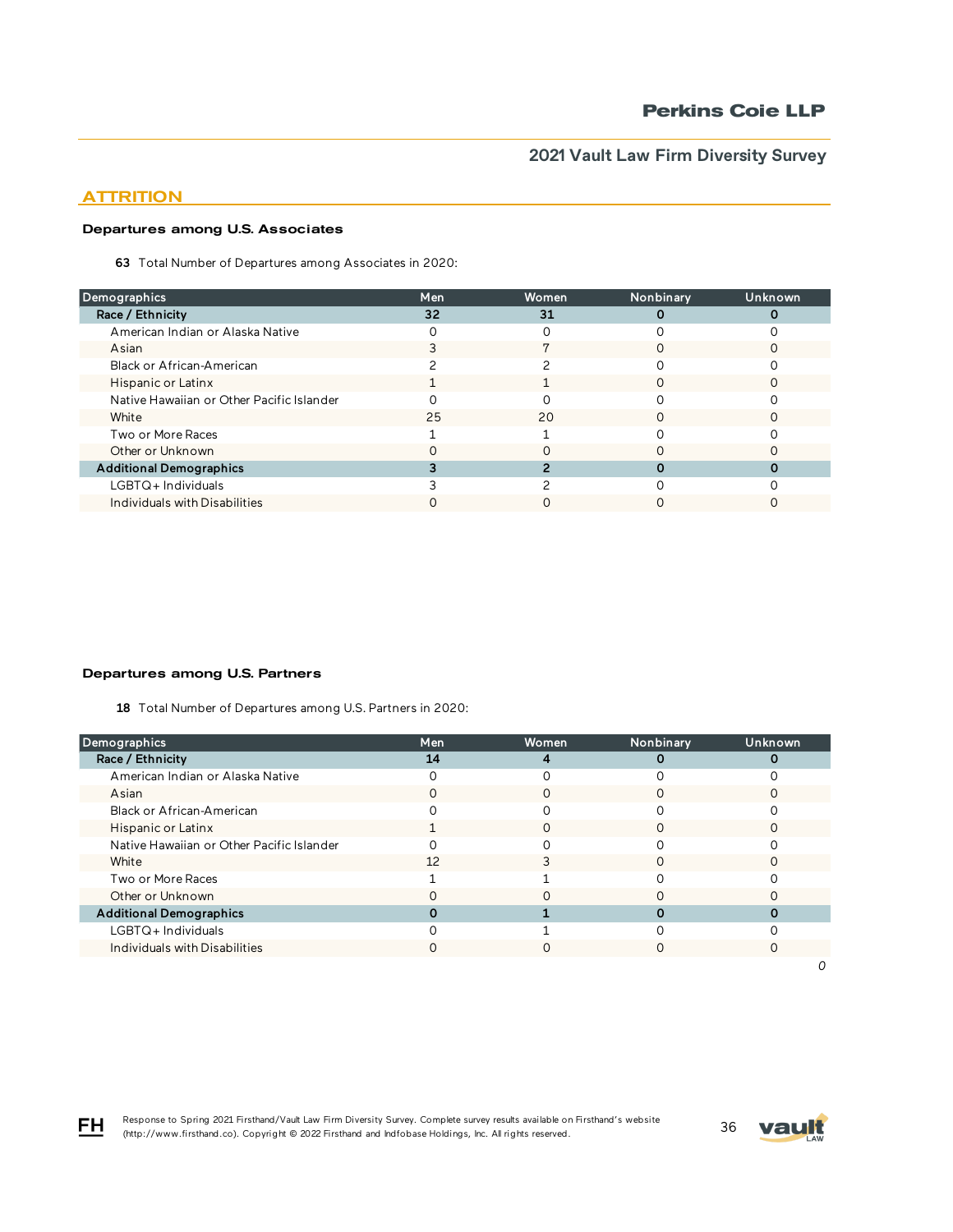# Departures among U.S. Counsel / Of Counsel and Non-Partner-Track Attorneys

18 Total Number of Departures among U.S. Counsel and Non-Partner-Track Attorneys in 2020

| Demographics                              | Men | Women | Nonbinary | Unknown |
|-------------------------------------------|-----|-------|-----------|---------|
| Race / Ethnicity                          | 10  |       |           |         |
| American Indian or Alaska Native          |     |       |           |         |
| Asian                                     |     |       |           |         |
| Black or African-American                 |     |       |           |         |
| Hispanic or Latinx                        |     | O     |           |         |
| Native Hawaiian or Other Pacific Islander |     |       |           |         |
| White                                     |     |       |           |         |
| Two or More Races                         |     |       |           |         |
| Other or Unknown                          |     |       |           |         |
| <b>Additional Demographics</b>            |     |       |           |         |
| LGBTQ+Individuals                         |     |       |           |         |
| Individuals with Disabilities             |     |       |           |         |

FH

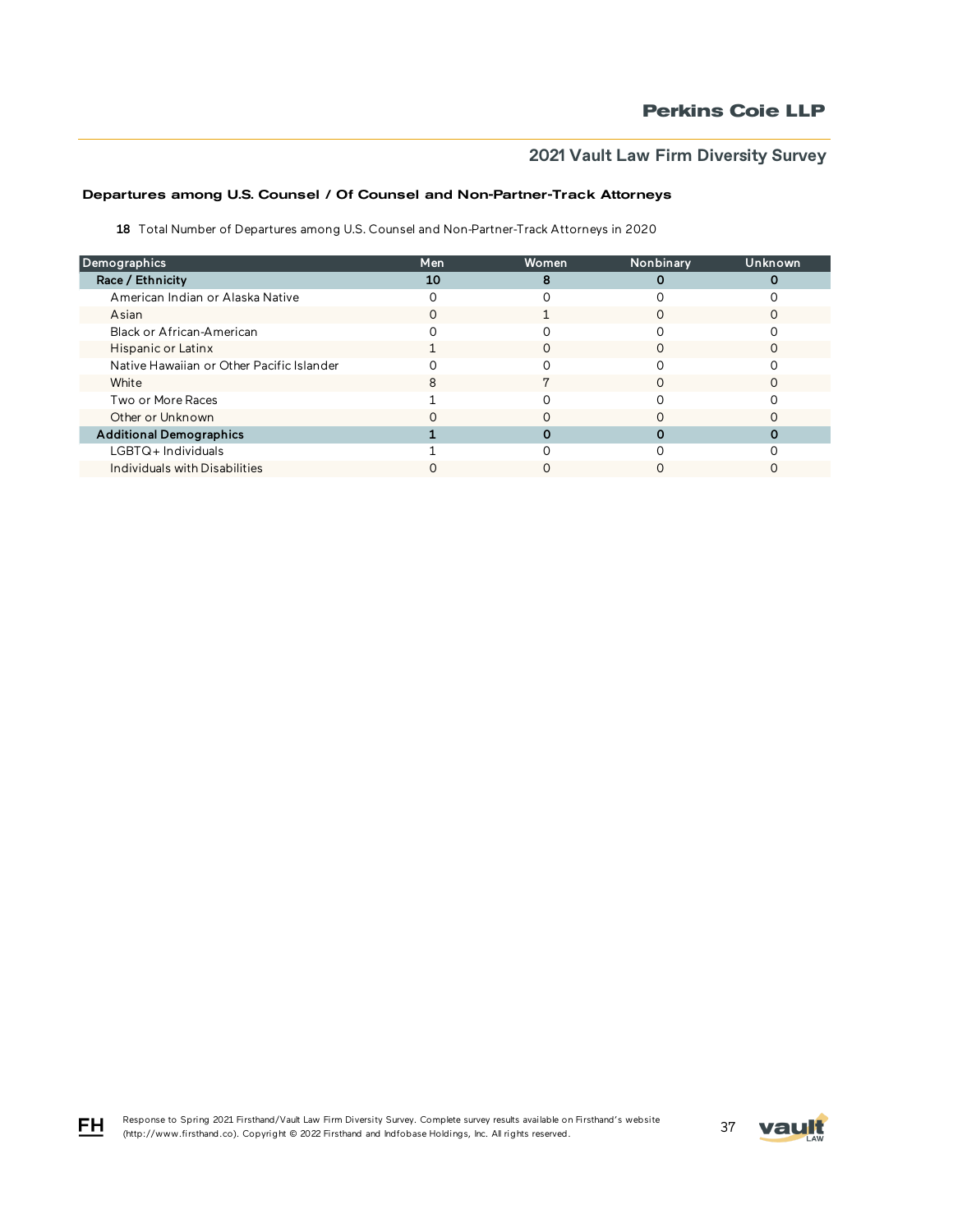# SUCCESSES AND PRIORITIES

#### Top Three Accomplishments

What are the firm's top three accomplishments or areas in which the firm has had its greatest success with respect to fostering diversity, equity, and inclusion within the firm?

#### #1

*The Perkins Rule is a formal effort to include diverse attorneys in our lateral candidate pipeline. Modeled after the National Football League's "Rooney Rule," the Perkins Rule requires that if (1) a search for a lateral associate or counsel has been authorized, or (2) a need for a senior counsel or partner has been determined, then every proactive search process must involve a formal effort to include diverse attorneys in the candidate pool and to interview at least one diverse candidate. In 2020, approximately 77% of our lateral hires were diverse (Women, Lawyers of Color, LGBTQ+, or Lawyers with Disabilities).*



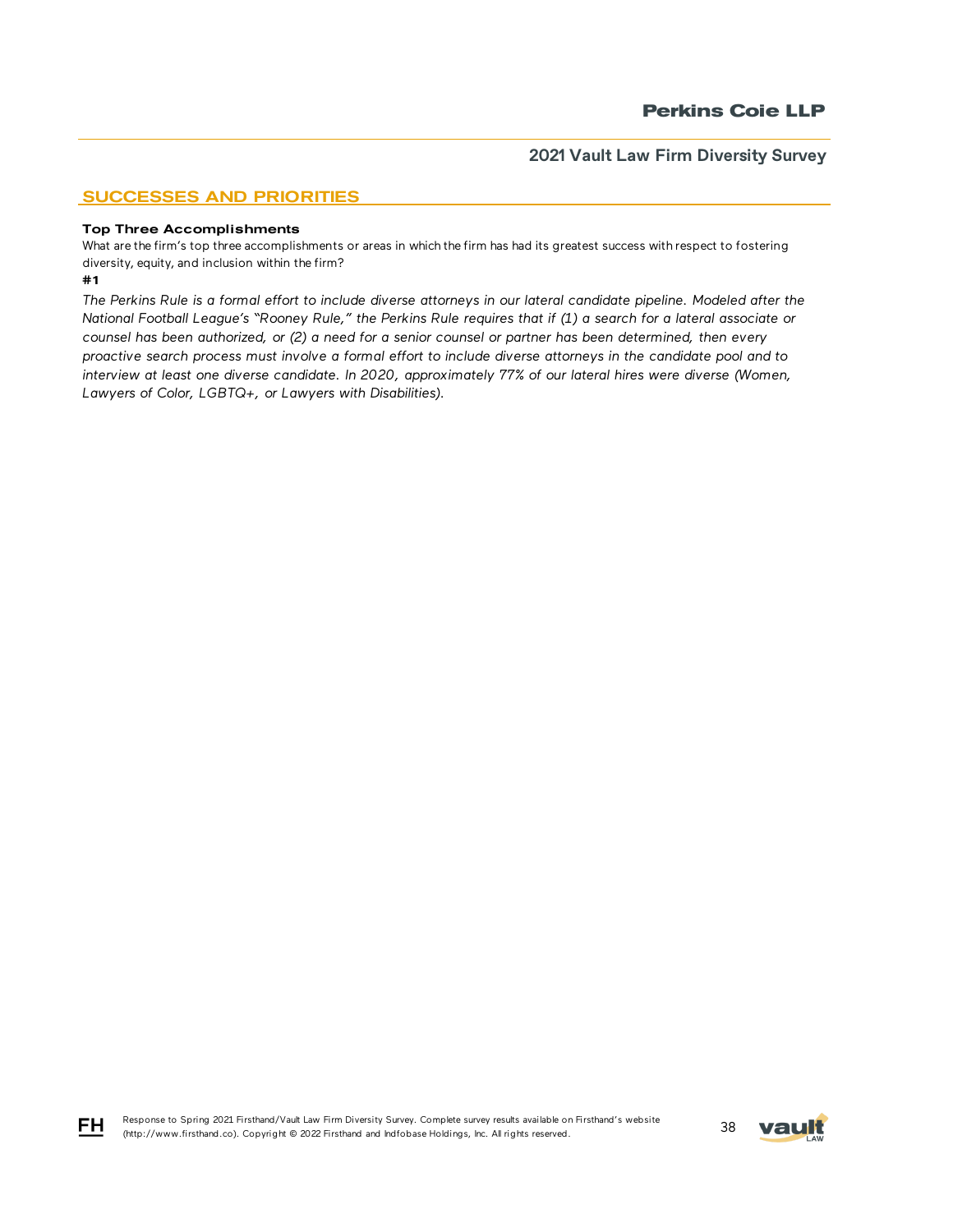## Top Three Accomplishments

What are the firm's top three accomplishments or areas in which the firm has had its greatest success with respect to fostering diversity, equity, and inclusion within the firm?

#2

*This past year, as part of our diversity recruitment strategy, we expanded our well-established 1L Diversity Fellows program to include 2Ls. This expanded program provides a \$25,000 stipend to the diverse fellow to help offset law school debt. The Fellows Program is designed to help the firm attract and recruit a greater number of diverse law students to the firm and to help us better retain them as part of a cohort of diverse junior lawyers. The news of the 2L program was very well-received during the On-Campus Interviewing process, and we are pleased to welcome 34 2L Diversity Fellows as part of our 2021 summer associate class. This program and other recruitment efforts are working: among the 2021 summer associates, 70% are racially/ethnically diverse, 60% are female and 10% are openly LGBTQ+.*



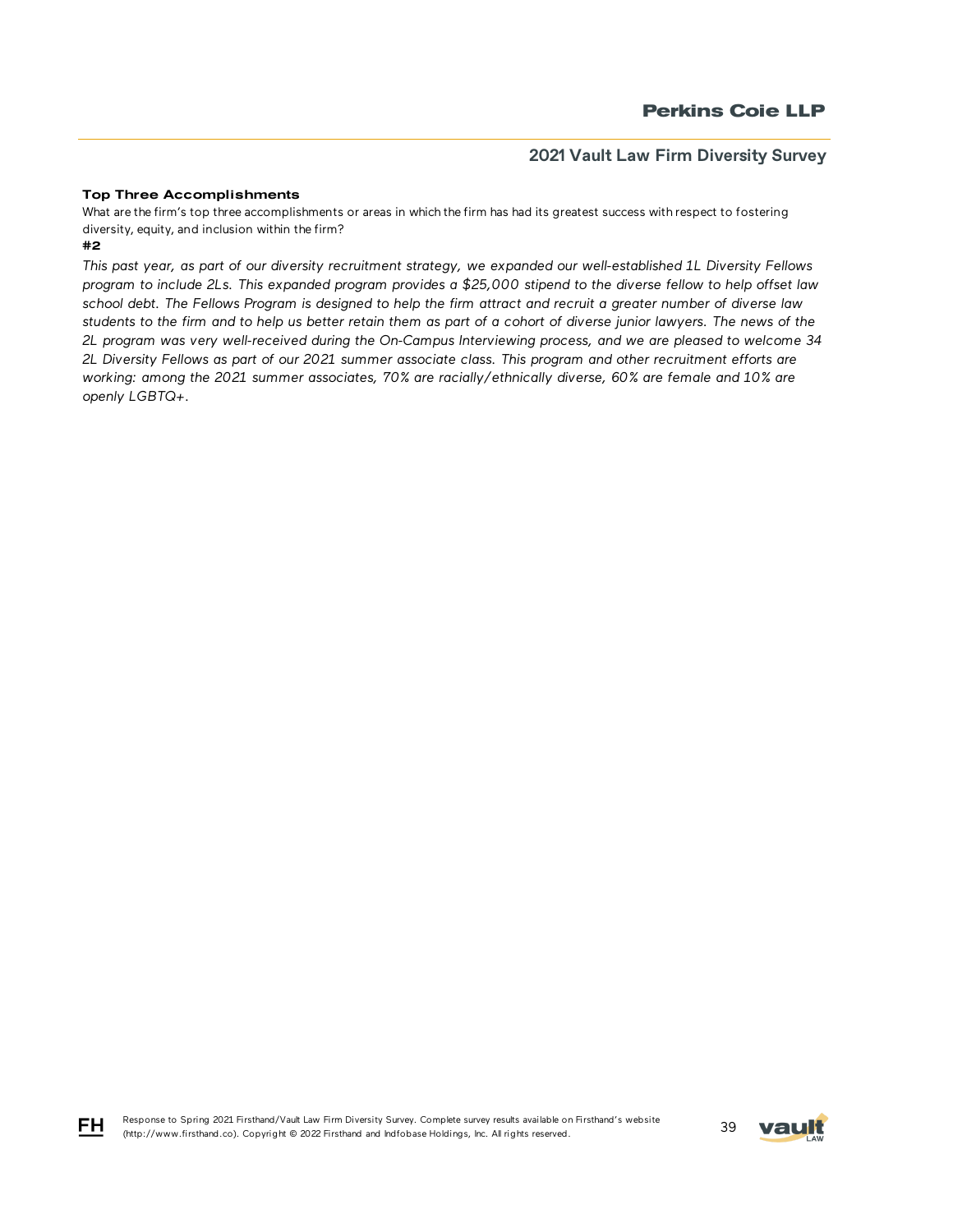## Top Three Accomplishments

#3 What are the firm's top three accomplishments or areas in which the firm has had its greatest success with respect to fostering diversity, equity, and inclusion within the firm?

*Our resource groups provide a valuable sense of community to their members. This was especially evident during the past year and a half when the groups provided a safe space for lawyers to connect with one another on various issues including to discuss challenges with work from home; celebrate successes; and also to grieve losses and process trauma related to the pandemic and incidents of racism. They have contributed greatly to our retention and belonging goals. The groups and their members are also an invaluable resource to the firm in providing input and varied perspectives on various DEI topics.*



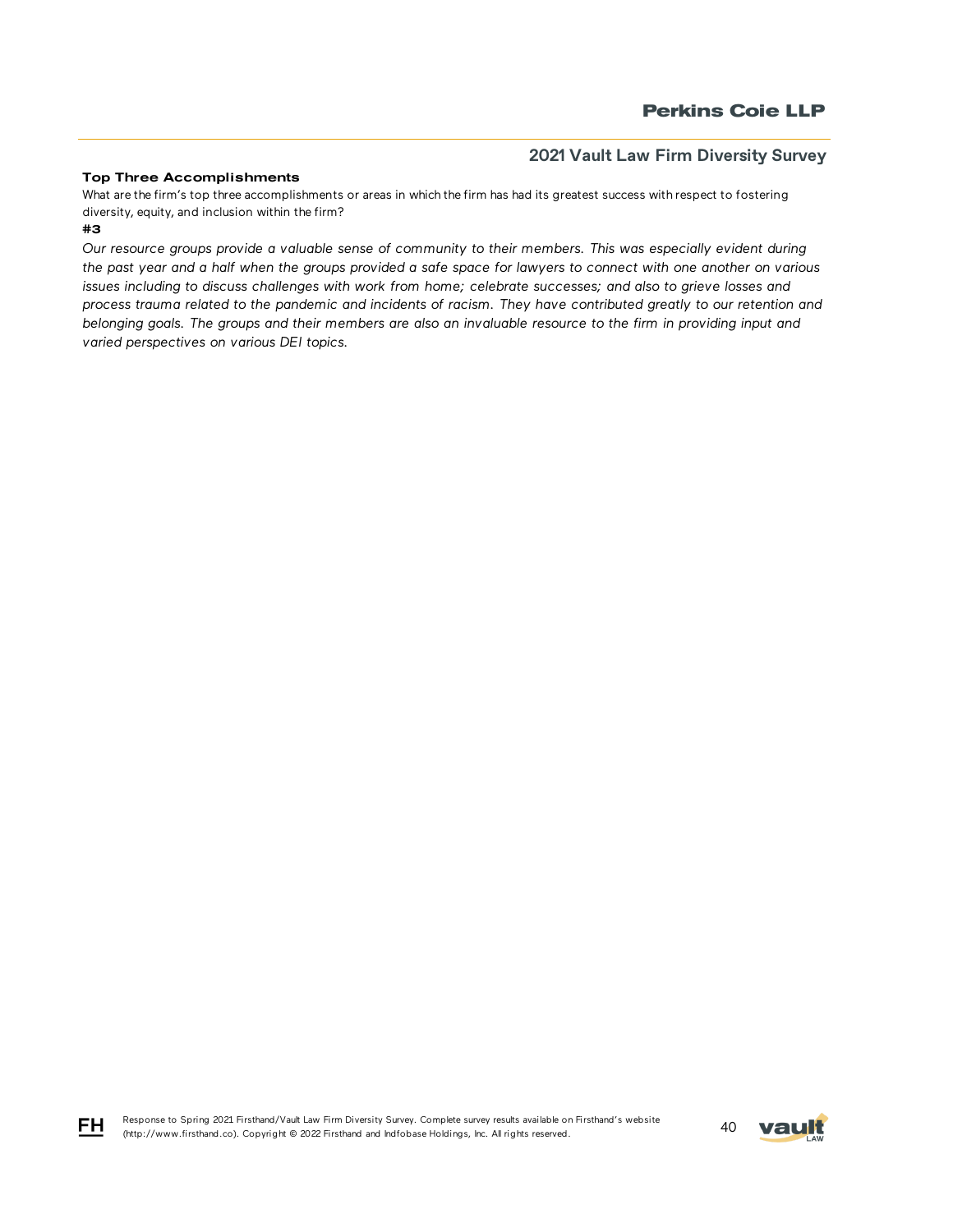## Top Three Priorities

What are the firm's top three priorities for advancing diversity, equity, and inclusion within the firm moving forward?

#### #1

FH.

*Perkins Coie's vision is that we will be second to none in creating and fostering a diverse workforce that reflects the broader society, ensures opportunities for all attorneys, and advances Perkins Coie as the most trusted advisor to our clients.* 

*Perkins Coie believes D&I to be essential to attracting and retaining the best talent and providing the best results for our clients. D&I is critical to our success.*

*The Strategic Diversity Committee (SDC) continues to develop firmwide diversity strategies and goals that are used to guide the implementation of existing programs and the creation of new strategic diversity initiatives. The committee is composed of diverse partners, many as client leads to some of our largest and most strategic clients, and firm executive leadership.* 

*SDIP implementation. To help achieve our D&I goals, Perkins Coie has adopted a Strategic Diversity & Inclusion Plan (SDIP) focused on positioning the firm as "the best place to work for diverse attorneys." The plan—which defines "diverse" as people who are racially or ethnically diverse, women, LGBTQ+, veterans, or persons with disabilities—is organized around four pillars: business development, recruitment, retention, and evaluation.*

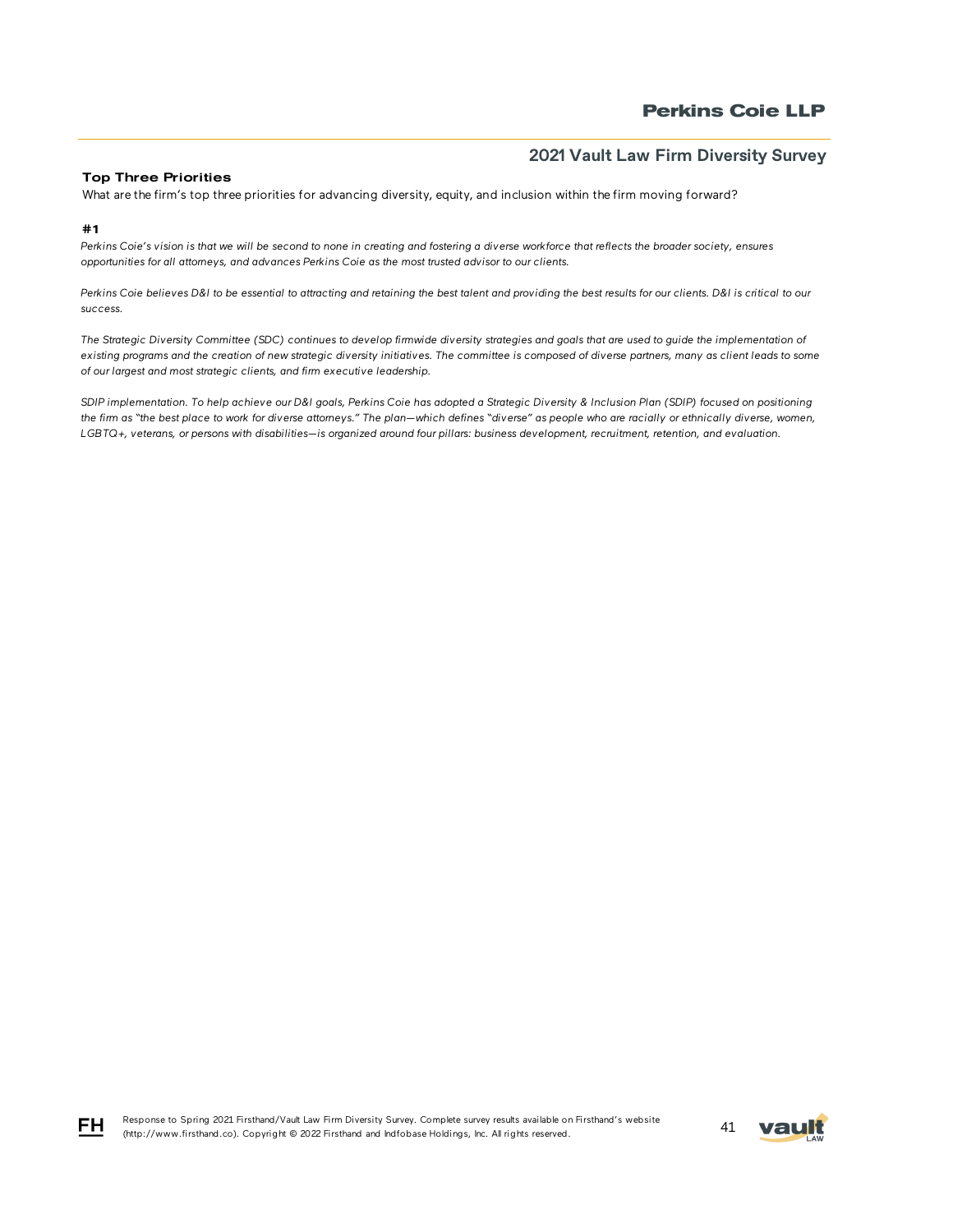## Top Three Priorities

What are the firm's top three priorities for advancing diversity, equity, and inclusion within the firm moving forward?

## #2

FH.

*Commitment to racial equality in our communities.*

*•Contributions to Promote Racial Equality. Perkins Coie is committed to contributing at least \$2.5 million dollars over the next five years to community-led local and national organizations promoting racial equality through legal representation, policy advocacy, and community-based activities.*

*•Entrepreneurship Program. Perkins Coie supports Black and Latinx founders and entrepreneurs by helping them get greater access to capital through networking opportunities, educational resources, seminars, and alternative fee arrangements.*

*•Black Boardroom Initiative. Led by Perkins Coie with critical support from Deloitte and others including Zillow, F5, Microsoft, Amazon, and Starbucks, the Black Boardroom Initiative is committed to increasing the percentage of Black executives on corporate boards in Washington state.*

*•Pro Bono Initiatives Focused on Racial Equality. Perkins Coie has begun initiatives addressing racial inequality in policing, the criminal justice system, and economic justice. The firm has also joined the Law Firm Antiracism Alliance to address issues of systemic racism.* 

*•Racial Justice Fellowship. Perkins Coie introduced a new Pro Bono program that will offer current and incoming first-year associates the opportunity to spend one year doing legal work in a civil rights or criminal justice organization or other association that promotes racial equity and equality.*

*•Supplier Diversity. We are accelerating the expansion of our Supplier Diversity Program to increase our spend with certified WMBEs.*

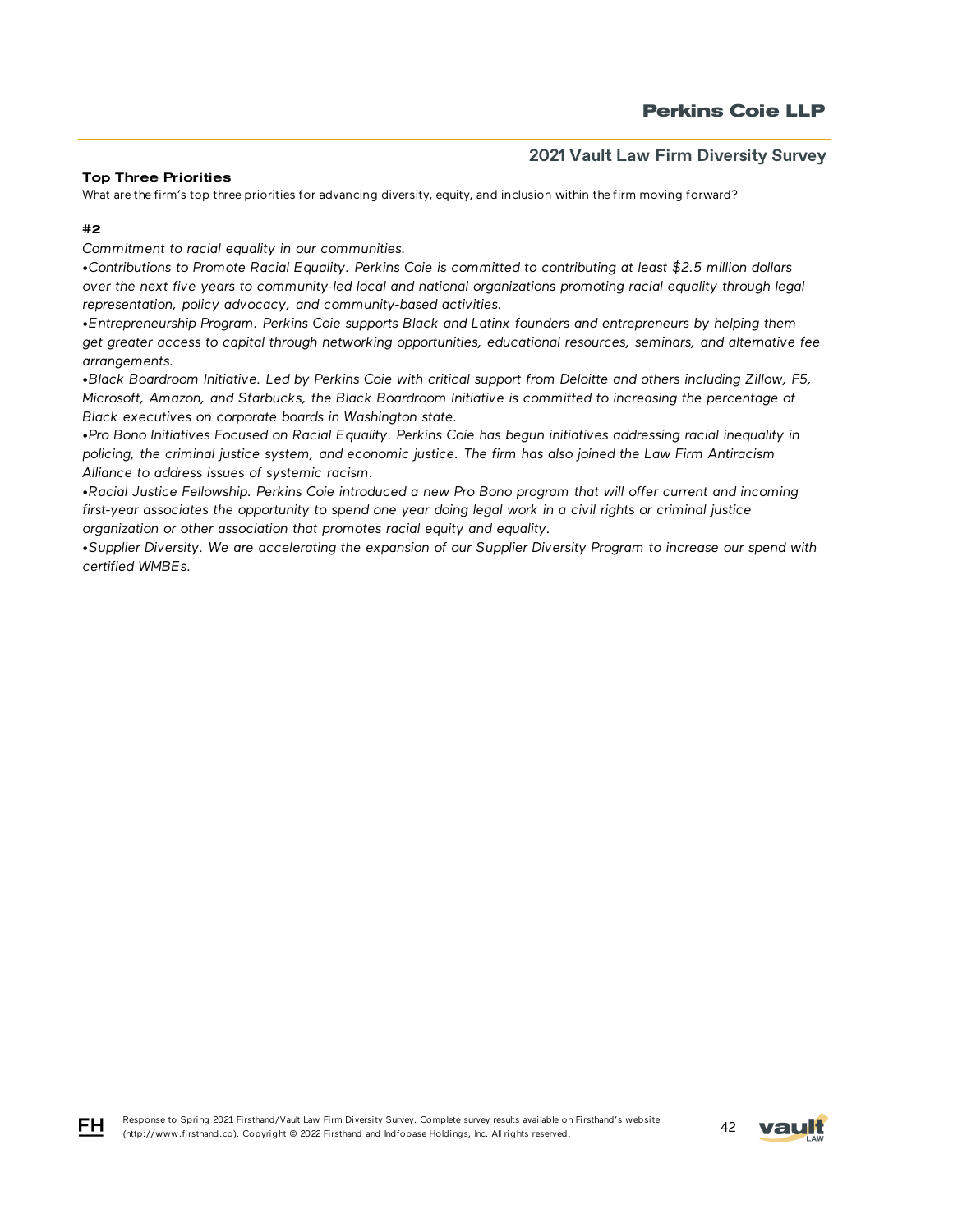## Top Three Priorities

What are the firm's top three priorities for advancing diversity, equity, and inclusion within the firm moving forward?

## #3

FH

*Commitment to D&I for all Perkins Coie professionals. The firm recognizes the need for community throughout the firm. In 2020, resource groups were created for our business professionals to supplement the long-standing resource groups for our attorneys. These groups are centered on community building, connection, education, and awareness. Our business professionals are included in nearly all our DEI programming. At Perkins Coie, inclusion includes everyone.*